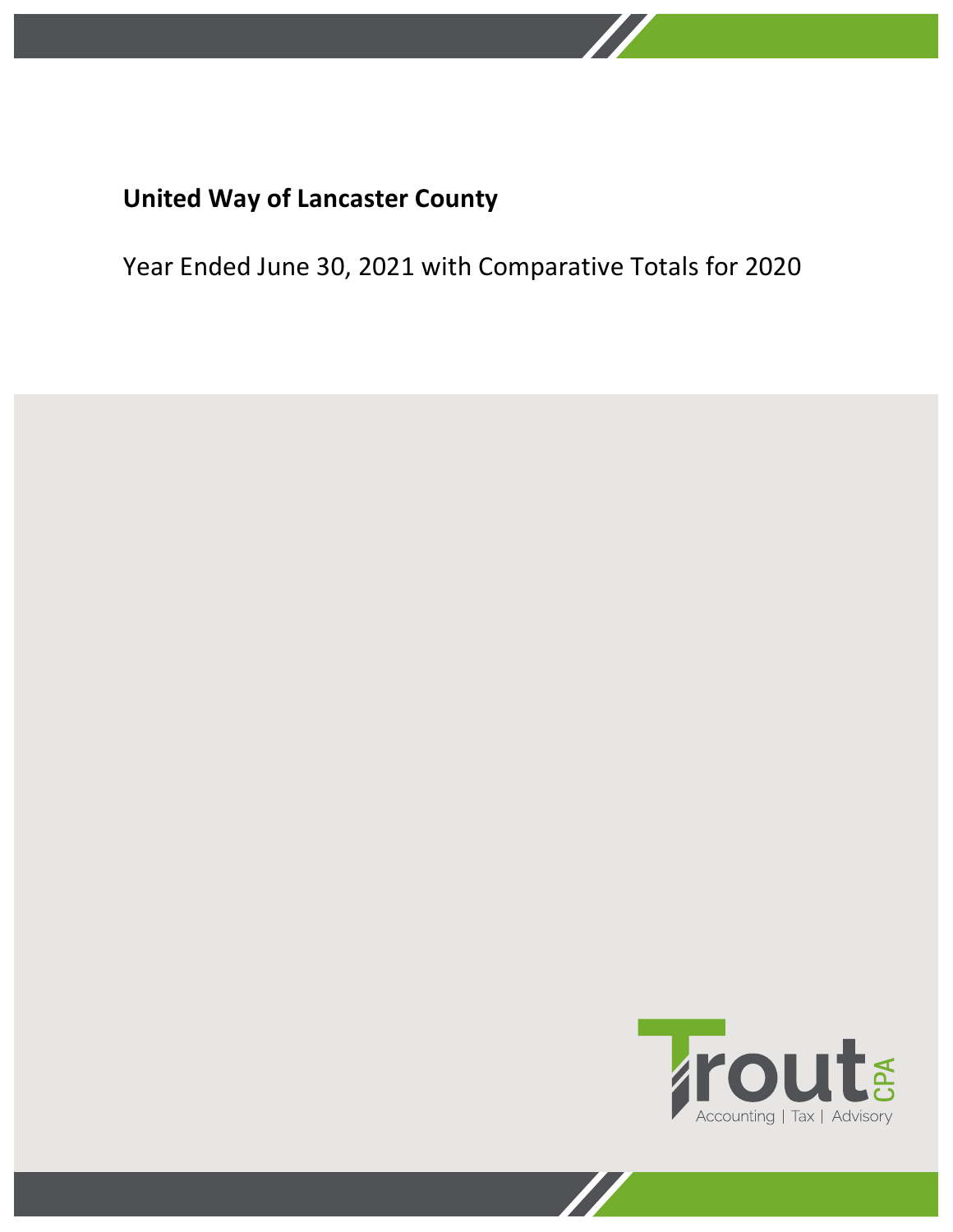### Financial Statements

Year Ended June 30, 2021 with Comparative Totals for 2020

# TABLE of CONTENTS

|                                                                                                                                                                                                                                        | Page      |
|----------------------------------------------------------------------------------------------------------------------------------------------------------------------------------------------------------------------------------------|-----------|
| <b>Independent Auditors' Report</b>                                                                                                                                                                                                    | 1&2       |
| <b>Financial Statements</b>                                                                                                                                                                                                            |           |
| <b>Statement of Financial Position</b>                                                                                                                                                                                                 | 3         |
| Statement of Activities and Changes in Net Assets                                                                                                                                                                                      | $4 - 6$   |
| <b>Statement of Functional Expenses</b>                                                                                                                                                                                                | $7 - 9$   |
| <b>Statement of Cash Flows</b>                                                                                                                                                                                                         | 10 & 11   |
| <b>Notes to Financial Statements</b>                                                                                                                                                                                                   | $12 - 29$ |
| <b>Independent Auditors' Report on Internal Control over Financial Reporting</b><br>and on Compliance and Other Matters Based on an Audit of Financial<br><b>Statements Performed in Accordance with Government Auditing Standards</b> | $30 - 32$ |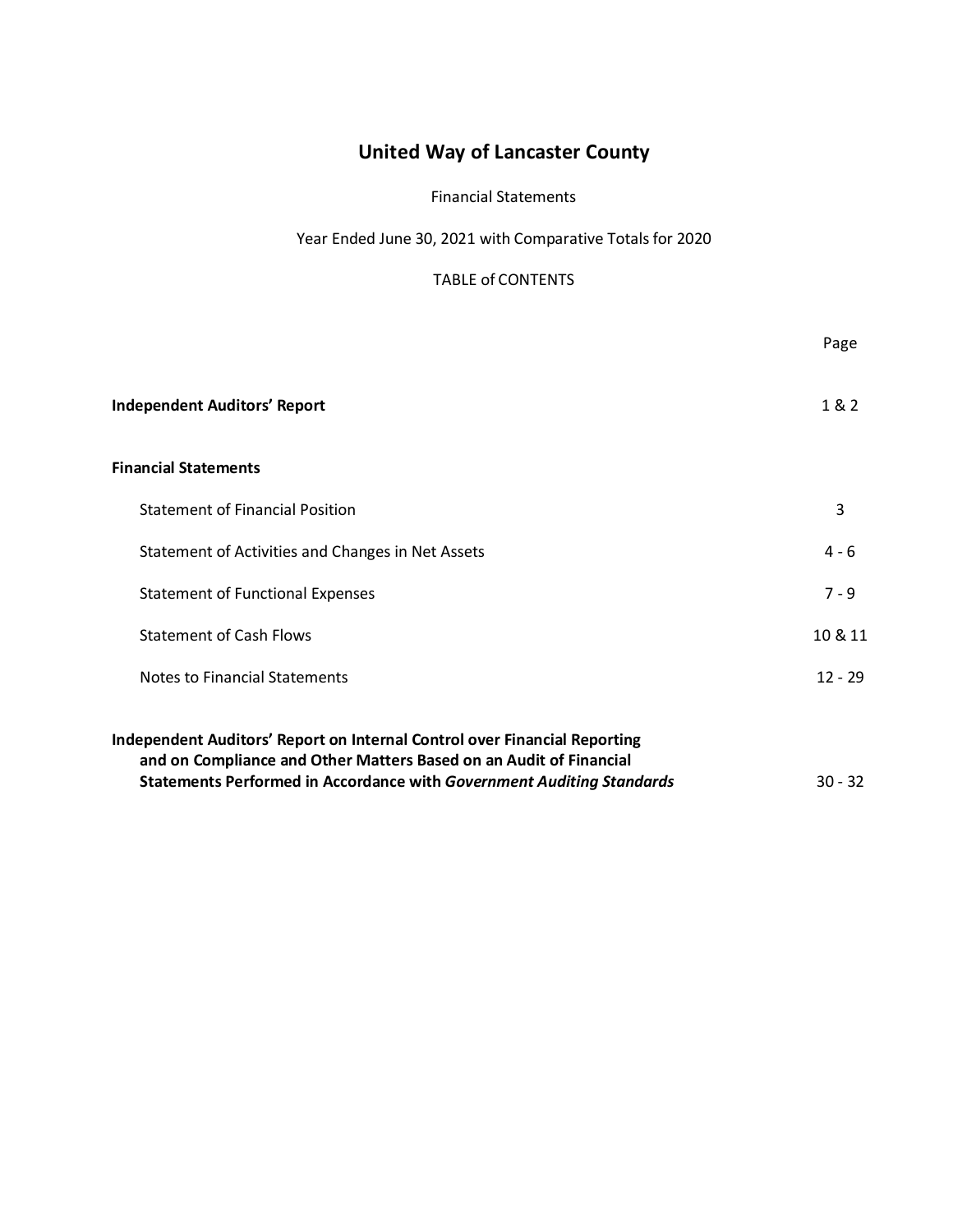

#### **INDEPENDENT AUDITORS' REPORT**

To the Board of Directors **United Way of Lancaster County** Lancaster, Pennsylvania

#### **Report on the Financial Statements**

We have audited the accompanying financial statements of **United Way of Lancaster County** (a nonprofit organization), which comprise the statement of financial position as of June 30, 2021, and the related statements of activities and changes in net assets, functional expenses, and cash flows for the year then ended, and the related notes to the financial statements.

### **Management's Responsibility for the Financial Statements**

Management is responsible for the preparation and fair presentation of these financial statements in accordance with accounting principles generally accepted in the United States of America; this includes the design, implementation, and maintenance of internal control relevant to the preparation and fair presentation of financial statements that are free from material misstatement, whether due to fraud or error.

#### **Auditors' Responsibility**

Our responsibility is to express an opinion on these financial statements based on our audit. We conducted our audit in accordance with auditing standards generally accepted in the United States of America and the standards applicable to financial audits contained in *Government Auditing Standards*, issued by the Comptroller General of the United States. Those standards require that we plan and perform the audit to obtain reasonable assurance about whether the financial statements are free from material misstatement.

An audit involves performing procedures to obtain audit evidence about the amounts and disclosures in the financial statements. The procedures selected depend on the auditors' judgment, including the assessment of the risks of material misstatement of the financial statements, whether due to fraud or error. In making those risk assessments, the auditors consider internal control relevant to the entity's preparation and fair presentation of the financial statements in order to design audit procedures that are appropriate in the circumstances, but not for the purpose of expressing an opinion on the effectiveness of the entity's internal control. Accordingly, we express no such opinion. An audit also includes evaluating the appropriateness of accounting policies used and the reasonableness of significant accounting estimates made by management, as well as evaluating the overall presentation of the financial statements.

We believe that the audit evidence we have obtained is sufficient and appropriate to provide a basis for our audit opinion.

#### **Opinion**

In our opinion, the financial statements referred to above present fairly, in all material respects, the financial position of **United Way of Lancaster County** as of June 30, 2021, and the changes in its net assets and its cash flows for the year then ended in accordance with accounting principles generally accepted in the United States of America.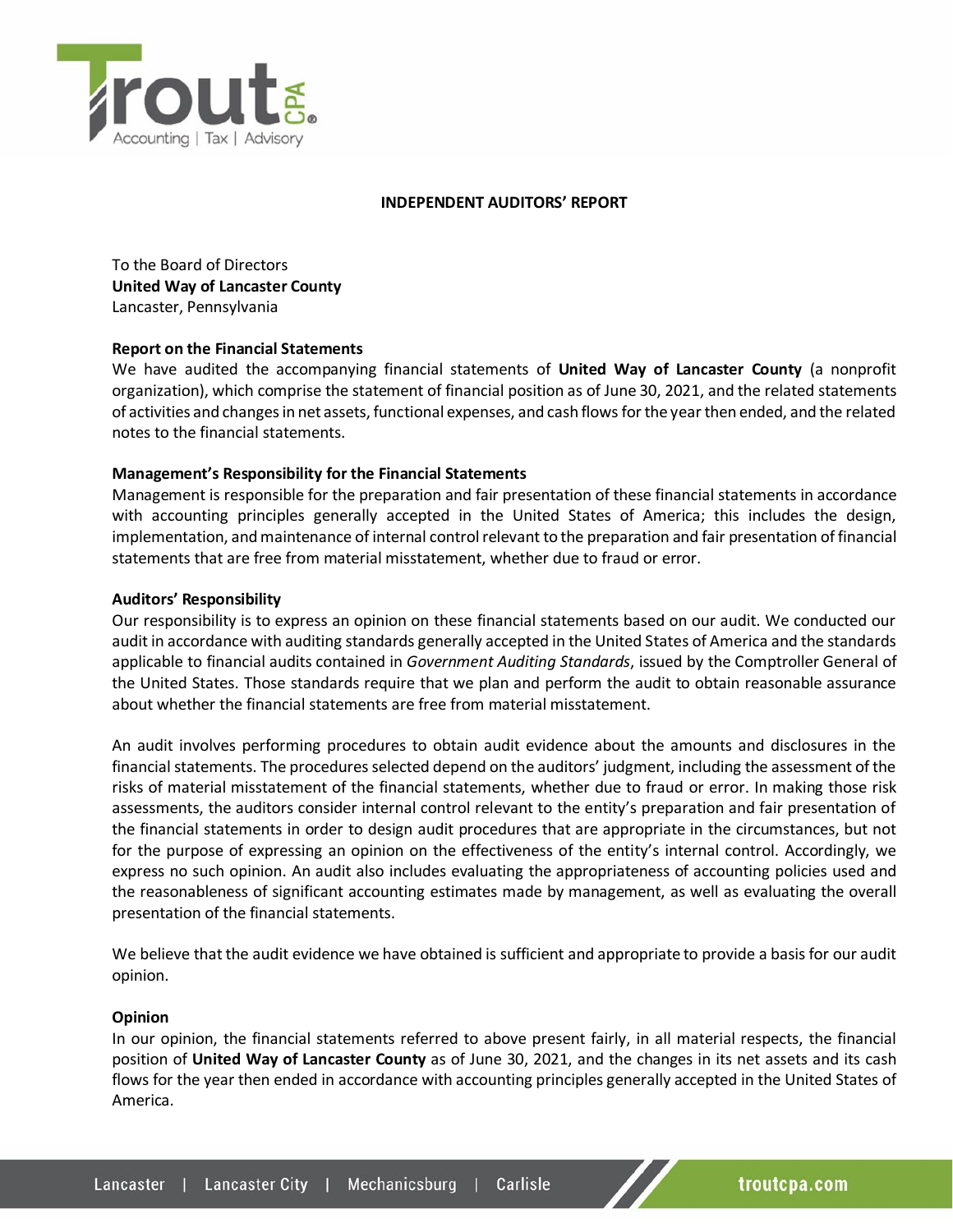### **Report on Summarized Comparative Information**

We have previously audited the **United Way of Lancaster County's** 2020 financial statements, and our report dated October 15, 2020, expressed an unmodified opinion on those audited financial statements. In our opinion, the summarized comparative information presented herein as of and for the year ended June 30, 2020, is consistent, in all material respects, with the audited financial statements from which it has been derived.

#### **Other Reporting Required by Government Auditing Standards**

In accordance with *Government Auditing Standards*, we have also issued our report dated November 16, 2021, on our consideration of **United Way of Lancaster County's** internal control over financial reporting and on our tests of its compliance with certain provisions of laws, regulations, contracts, and grant agreements, and other matters. The purpose of that report is solely to describe the scope of our testing of internal control over financial reporting and compliance and the results of that testing, and not to provide an opinion on the effectiveness of **United Way of Lancaster County's** internal control over financial reporting or on compliance. That report is an integral part of an audit performed in accordance with Government Auditing Standards in considering **United Way of Lancaster County's** internal control over financial reporting and compliance.

November 16, 2021 Lancaster, Pennsylvania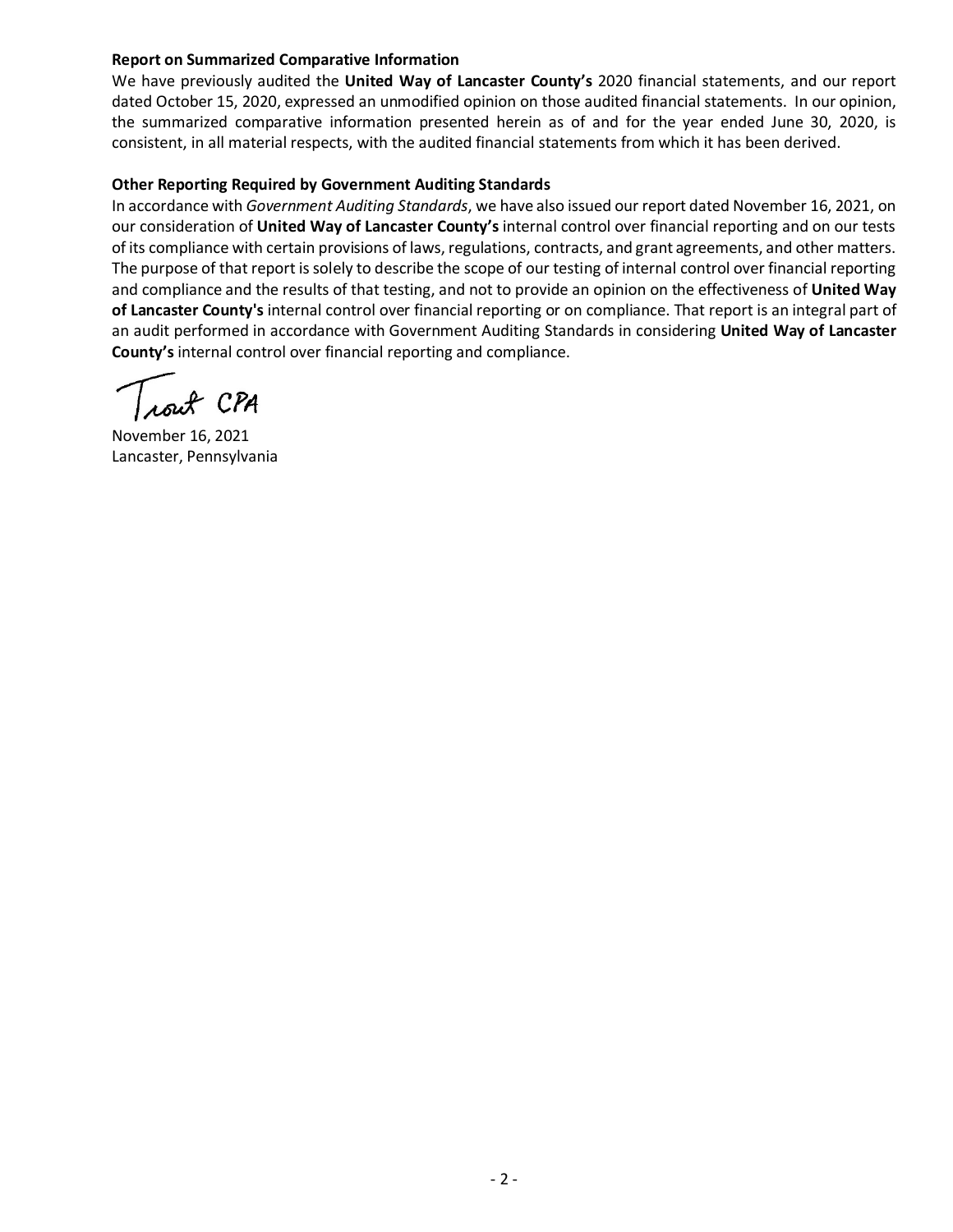STATEMENT of FINANCIAL POSITION

June 30, 2021 with Comparative Totals for 2020

|                                                                                                                                                                                  | 2021                     | 2020                      |
|----------------------------------------------------------------------------------------------------------------------------------------------------------------------------------|--------------------------|---------------------------|
| <b>ASSETS</b>                                                                                                                                                                    |                          |                           |
| <b>CURRENT ASSETS</b>                                                                                                                                                            |                          |                           |
| Cash and Cash Equivalents - Without Donor Restrictions<br>Cash and Cash Equivalents - With Donor Restrictions<br>Pledges Receivable, less Allowance for Uncollectible Pledges of | \$<br>971,645<br>417,611 | 1,372,668<br>S<br>465,656 |
| \$571,897 and \$624,415 for June 30, 2021 and 2020, Respectively                                                                                                                 | 658,387                  | 722,074                   |
| <b>Accounts Receivable</b>                                                                                                                                                       | 122,850                  | 45,645                    |
| <b>Grants Receivable</b>                                                                                                                                                         | 175,655                  | 175,655                   |
| Investment Income Receivable<br>Prepaid Expenses/Other                                                                                                                           | 4,437<br>120,337         | 4,121<br>57,634           |
|                                                                                                                                                                                  |                          |                           |
| <b>Total Current Assets</b>                                                                                                                                                      | 2,470,922                | 2,843,453                 |
| <b>OTHER ASSETS</b>                                                                                                                                                              |                          |                           |
| <b>Security Deposits</b>                                                                                                                                                         | 15,173                   | 15,173                    |
| <b>Investments - Without Donor Restrictions</b>                                                                                                                                  | 3,987,661                | 3,282,881                 |
| Investments - With Donor Restrictions                                                                                                                                            | 712,252                  | 693,998                   |
| <b>Total Other Assets</b>                                                                                                                                                        | 4,715,086                | 3,992,052                 |
| PROPERTY and EQUIPMENT, net of Accumulated Depreciation of \$164,984<br>and \$121,292 at June 30, 2021 and 2020, Respectively                                                    | 170,563                  | 207,002                   |
| INTANGIBLE ASSET, net of Accumulated Amortization of \$47,323                                                                                                                    |                          |                           |
| and \$-0- at June 30, 2021 and 2020, Respectively                                                                                                                                | 383,817                  | -0-                       |
| <b>BENEFICIAL INTEREST in PERPETUAL TRUST</b>                                                                                                                                    | 792,044                  | 617,702                   |
| <b>TOTAL ASSETS</b>                                                                                                                                                              | 8,532,432                | 7,660,209                 |
| <b>LIABILITIES and NET ASSETS</b>                                                                                                                                                |                          |                           |
| <b>CURRENT LIABILITIES</b>                                                                                                                                                       |                          |                           |
| Partnership Allocations Payable                                                                                                                                                  | 280,000                  | 1,688,169                 |
| Accounts Payable - Trade                                                                                                                                                         | 30,374                   | 33,094                    |
| Due to Designated Agencies                                                                                                                                                       | 291,894                  | 198,423                   |
| Due to Other Organizations and Grantors                                                                                                                                          | 770,684                  | 580,339                   |
| Current Maturities of Long-Term Debt<br><b>Accrued Expenses</b>                                                                                                                  | 406,804<br>60,240        | 199,548<br>49,546         |
| <b>Accrued Salaries and Wages</b>                                                                                                                                                | 62,188                   | 63,652                    |
| <b>Total Current Liabilities</b>                                                                                                                                                 | 1,902,184                | 2,812,771                 |
| <b>LONG-TERM DEBT, less Current Maturities</b>                                                                                                                                   | 170,134                  | 155,452                   |
| <b>TOTAL LIABILITIES</b>                                                                                                                                                         | 2,072,318                | 2,968,223                 |
| <b>NET ASSETS</b>                                                                                                                                                                |                          |                           |
|                                                                                                                                                                                  |                          |                           |
| Without Donor Restrictions - Undesignated<br>Without Donor Restrictions - Board Designated                                                                                       | 2,757,149<br>1,122,671   | 1,093,873<br>1,098,683    |
| <b>Total Without Donor Restrictions</b>                                                                                                                                          | 3,879,820                | 2,192,556                 |
| With Donor Restrictions                                                                                                                                                          | 2,580,294                | 2,499,430                 |
| <b>TOTAL NET ASSETS</b>                                                                                                                                                          | 6,460,114                | 4,691,986                 |
| <b>TOTAL LIABILITIES and NET ASSETS</b>                                                                                                                                          | 8,532,432<br>S           | 7,660,209<br>S            |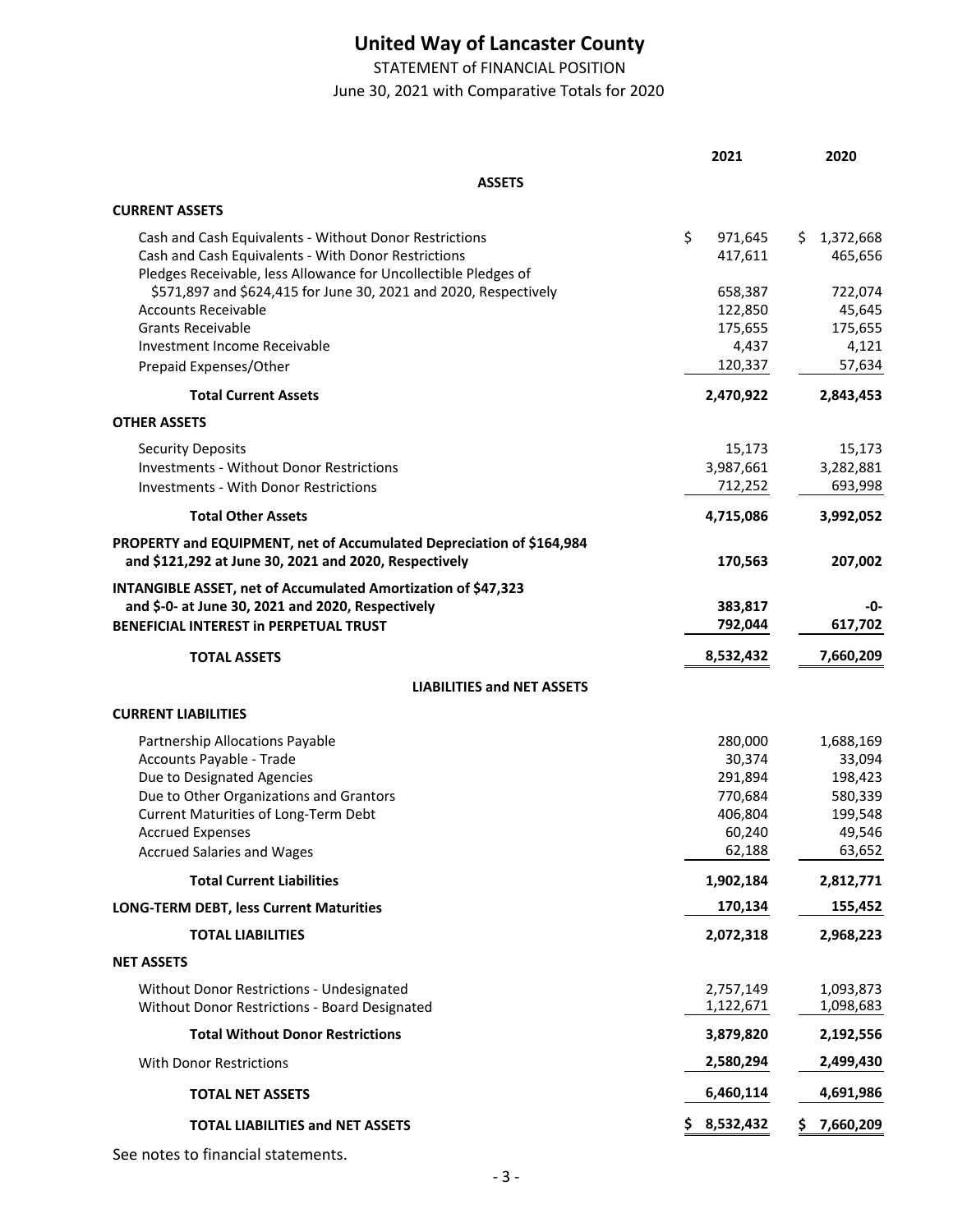STATEMENT of ACTIVITIES and CHANGES in NET ASSETS

Year Ended June 30, 2021 with Comparative Totals for 2020

|                                                                          | Without<br><b>Donor</b><br><b>Restrictions</b> | With<br><b>Donor</b><br><b>Restrictions</b> | <b>Year Ended</b><br><b>June 30,</b><br>2021 | <b>Year Ended</b><br><b>June 30,</b><br>2020 |
|--------------------------------------------------------------------------|------------------------------------------------|---------------------------------------------|----------------------------------------------|----------------------------------------------|
| <b>OPERATING ACTIVITIES</b>                                              |                                                |                                             |                                              |                                              |
| <b>PUBLIC SUPPORT</b>                                                    |                                                |                                             |                                              |                                              |
| Campaign Applicable to Current Period:                                   |                                                |                                             |                                              |                                              |
| Contributions, net of Uncollectable                                      | \$2,731,160                                    | \$<br>663,427                               | \$3,394,587                                  | \$3,280,456                                  |
| <b>Contributions Released from Restriction</b>                           | 706,996                                        | (706, 996)                                  | -0-                                          | -0-                                          |
| <b>Gross Campaign Results</b>                                            | 3,438,156                                      | (43, 569)                                   | 3,394,587                                    | 3,280,456                                    |
| <b>Donor Designations</b>                                                | (684, 258)                                     |                                             | (684, 258)                                   | (640,386)                                    |
| <b>Total Campaign Applicable to Current Period</b>                       | 2,753,898                                      | (43, 569)                                   | 2,710,329                                    | 2,640,070                                    |
| Campaign Revenue Designated for Future Allocation Periods                |                                                |                                             | $-0-$                                        | 10,000                                       |
| <b>Corporate Sponsorships</b>                                            | 28,500                                         |                                             | 28,500                                       | 32,500                                       |
| Contributions - Gifts In-Kind                                            | 70,228                                         |                                             | 70,228                                       | 93,254                                       |
| <b>Contributions - Other United Ways</b>                                 | 83,921                                         |                                             | 83,921                                       | 93,503                                       |
| Donations, Bequests, and Amortization of Pledge Discount                 | $-0-$                                          |                                             | $-0-$                                        | 1,136                                        |
| <b>Total Public Support</b>                                              | 2,936,547                                      | (43, 569)                                   | 2,892,978                                    | 2,870,463                                    |
| <b>REVENUES</b>                                                          |                                                |                                             |                                              |                                              |
| Interest and Dividend Income, net of Investment Expenses of \$25,329 and |                                                |                                             |                                              |                                              |
| \$18,606 for the Years Ended June 30, 2021 and 2020, Respectively        | 65,116                                         |                                             | 65,116                                       | 96,335                                       |
| Distributions Received from Perpetual Trust                              | 37,461                                         |                                             | 37,461                                       | 33,681                                       |
| <b>Management Fees</b>                                                   | 575,863                                        |                                             | 575,863                                      | 396,245                                      |
| Grants                                                                   | 1,345,400                                      | 691,907                                     | 2,037,307                                    | 1,734,927                                    |
| <b>Grants Released from Restriction</b>                                  | 760,070<br>\$                                  | (760, 070)<br>S                             | \$<br>$-0-$                                  | \$<br>$-0-$                                  |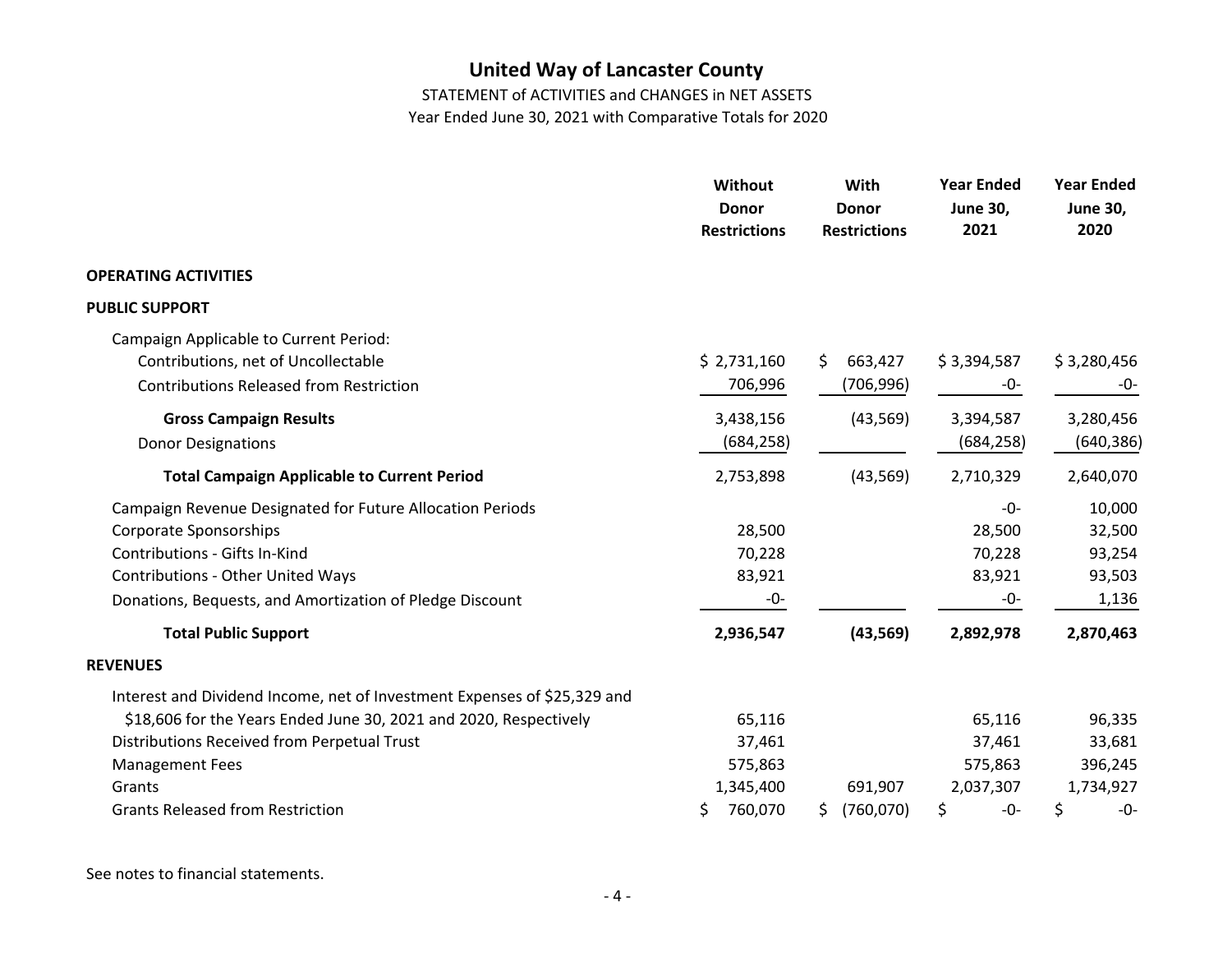STATEMENT of ACTIVITIES and CHANGES in NET ASSETS

(Continued)

Year Ended June 30, 2021 with Comparative Totals for 2020

|                                           | <b>Without</b><br><b>Donor</b><br><b>Restrictions</b> | With<br><b>Donor</b><br><b>Restrictions</b> | <b>Year Ended</b><br><b>June 30,</b><br>2021 | <b>Year Ended</b><br><b>June 30,</b><br>2020 |
|-------------------------------------------|-------------------------------------------------------|---------------------------------------------|----------------------------------------------|----------------------------------------------|
| <b>REVENUES (Continued)</b>               |                                                       |                                             |                                              |                                              |
| Administrative Fee - Donor Choice Program | \$<br>30,029                                          | \$                                          | \$<br>30,029                                 | \$<br>82,583                                 |
| Miscellaneous and Rental Income           | 79,563                                                |                                             | 79,563                                       | 104,285                                      |
| <b>Total Revenues</b>                     | 2,893,502                                             | (68, 163)                                   | 2,825,339                                    | 2,448,056                                    |
| <b>TOTAL PUBLIC SUPPORT and REVENUES</b>  | 5,830,049                                             | (111, 732)                                  | 5,718,317                                    | 5,318,519                                    |
| <b>EXPENSES</b>                           |                                                       |                                             |                                              |                                              |
| Program Services:                         |                                                       |                                             |                                              |                                              |
| <b>Gross Funds Awarded/Distributed</b>    | 2,270,030                                             |                                             | 2,270,030                                    | 3,443,288                                    |
| <b>Donor Designations</b>                 | (684, 258)                                            |                                             | (684, 258)                                   | (640,386)                                    |
| <b>Net Funds Awarded/Distributed</b>      | 1,585,772                                             | -0-                                         | 1,585,772                                    | 2,802,902                                    |
| Other Allocations and Program Expenses    | 333,522                                               |                                             | 333,522                                      | 302,602                                      |
| <b>Total Program Funds Awarded</b>        | 1,919,294                                             | $-0-$                                       | 1,919,294                                    | 3,105,504                                    |
| Marketing and Communications              | 278,862                                               |                                             | 278,862                                      | 132,544                                      |
| 211 Call Center                           | 711,027                                               |                                             | 711,027                                      | 675,816                                      |
| <b>Volunteer Center</b>                   | 96,413                                                |                                             | 96,413                                       | 93,146                                       |
| <b>VITA</b>                               | 224,943                                               |                                             | 224,943                                      | 332,712                                      |
| Community Impact                          | 685,310                                               |                                             | 685,310                                      | 438,865                                      |
| <b>Total Program Services</b>             | \$3,915,849                                           | \$<br>-0-                                   | \$3,915,849                                  | \$4,778,587                                  |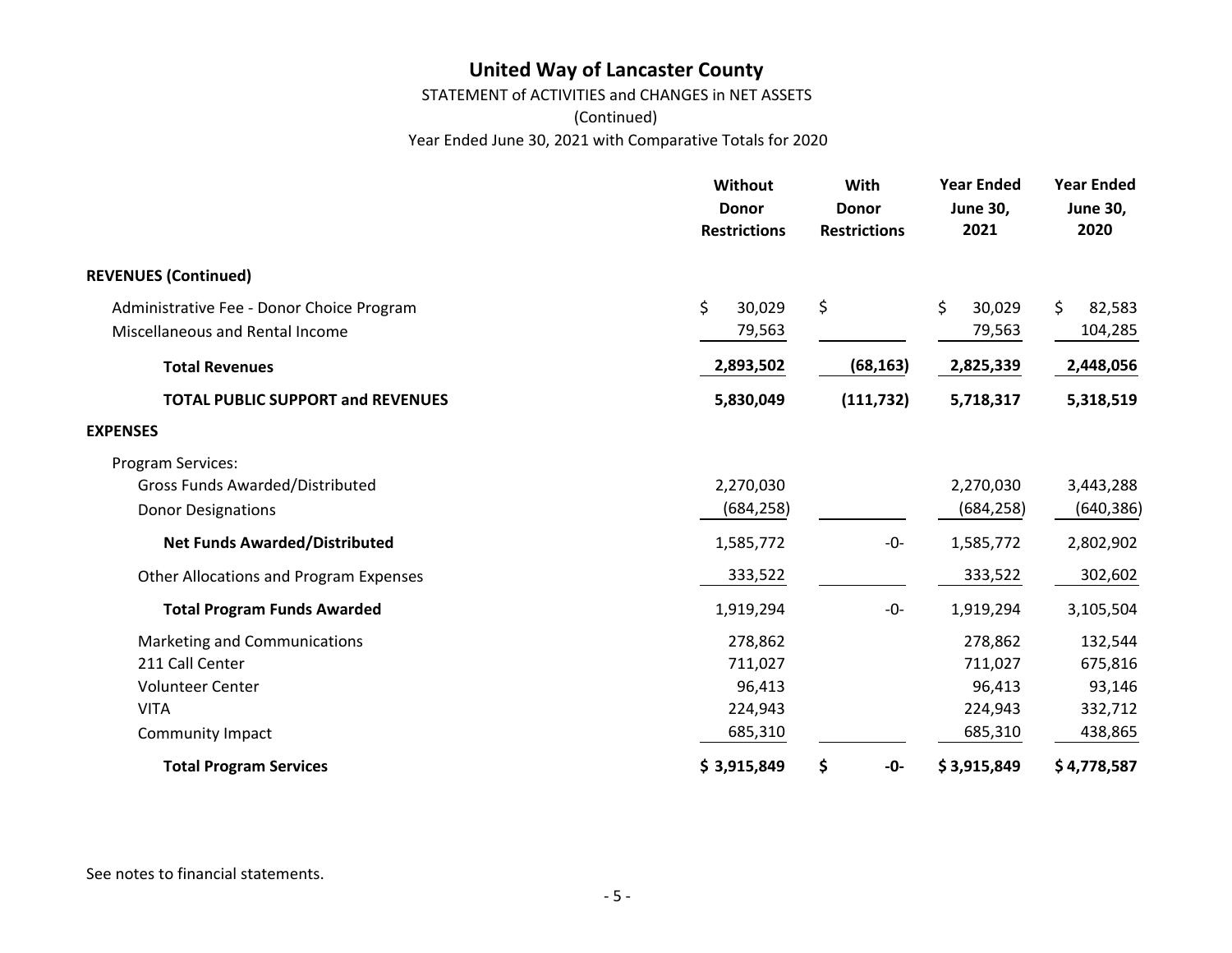STATEMENT of ACTIVITIES and CHANGES in NET ASSETS

(Continued)

Year Ended June 30, 2021 with Comparative Totals for 2020

|                                                            | Without<br><b>Donor</b><br><b>Restrictions</b> | With<br><b>Donor</b><br><b>Restrictions</b> | <b>Year Ended</b><br><b>June 30,</b><br>2021 | <b>Year Ended</b><br><b>June 30,</b><br>2020 |
|------------------------------------------------------------|------------------------------------------------|---------------------------------------------|----------------------------------------------|----------------------------------------------|
| <b>EXPENSES (Continued)</b>                                |                                                |                                             |                                              |                                              |
| <b>Supporting Services:</b>                                |                                                |                                             |                                              |                                              |
| <b>Administrative and General</b>                          | \$<br>541,612                                  | \$                                          | Ś.<br>541,612                                | \$<br>549,402                                |
| <b>Fund Raising</b>                                        | 583,781                                        |                                             | 583,781                                      | 610,847                                      |
| <b>Total Supporting Services</b>                           | 1,125,393                                      | -0-                                         | 1,125,393                                    | 1,160,249                                    |
| <b>TOTAL EXPENSES</b>                                      | 5,041,242                                      | -0-                                         | 5,041,242                                    | 5,938,836                                    |
| <b>CHANGES in NET ASSETS from OPERATIONS</b>               | 788,807                                        | (111, 732)                                  | 677,075                                      | (620, 317)                                   |
| <b>NONOPERATING ACTIVITIES</b>                             |                                                |                                             |                                              |                                              |
| Change in Value of Beneficial Interest in Perpetual Trusts |                                                | 174,342                                     | 174,342                                      | (1, 540)                                     |
| Realized and Unrealized Gain (Loss) on Investments         | 898,457                                        | 18,254                                      | 916,711                                      | (131, 823)                                   |
| <b>CHANGES in NET ASSETS from NONOPERATING ACTIVITIES</b>  | 898,457                                        | 192,596                                     | 1,091,053                                    | (133, 363)                                   |
| <b>CHANGES in NET ASSETS</b>                               | 1,687,264                                      | 80,864                                      | 1,768,128                                    | (753, 680)                                   |
| <b>NET ASSETS</b>                                          |                                                |                                             |                                              |                                              |
| Beginning of Year                                          | 2,192,556                                      | 2,499,430                                   | 4,691,986                                    | 5,445,666                                    |
| <b>End of Year</b>                                         | \$3,879,820                                    | \$2,580,294                                 | \$6,460,114                                  | \$4,691,986                                  |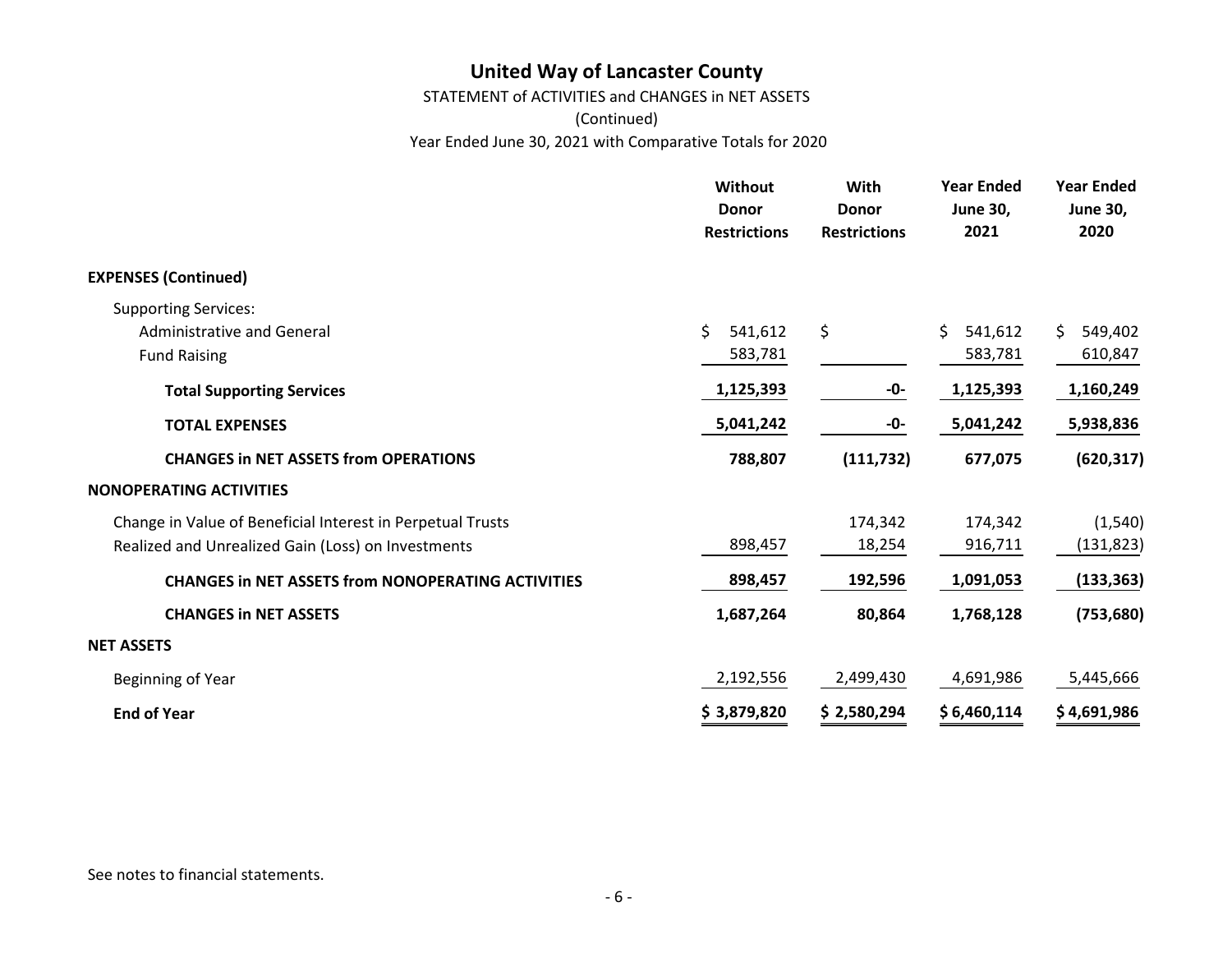STATEMENT of FUNCTIONAL EXPENSES

Year Ended June 30, 2021 with Comparative Totals for 2020

|                                                  |                                                           |                                                  | <b>PROGRAM EXPENSES</b>      |                            |             |                            |                                              |                                              |
|--------------------------------------------------|-----------------------------------------------------------|--------------------------------------------------|------------------------------|----------------------------|-------------|----------------------------|----------------------------------------------|----------------------------------------------|
|                                                  | <b>Total</b><br>Program<br><b>Funds</b><br><b>Awarded</b> | <b>Marketing</b><br>and<br><b>Communications</b> | 211<br>Call<br><b>Center</b> | Volunteer<br><b>Center</b> | <b>VITA</b> | <b>Community</b><br>Impact | <b>Year Ended</b><br><b>June 30,</b><br>2021 | <b>Year Ended</b><br><b>June 30,</b><br>2020 |
| <b>EXPENSES</b>                                  |                                                           |                                                  |                              |                            |             |                            |                                              |                                              |
| <b>FUNDS AWARDED/DISTRIBUTED</b>                 |                                                           |                                                  |                              |                            |             |                            |                                              |                                              |
| <b>Gross Funds Awarded/Distributed</b>           | \$2,270,030                                               | \$                                               | \$                           | \$                         | \$          | \$                         | \$2,270,030                                  | \$3,443,288                                  |
| <b>Donor Designations</b>                        | (684, 258)                                                |                                                  |                              |                            |             |                            | (684, 258)                                   | (640, 386)                                   |
| <b>Net Funds Awarded/Distributed</b>             | 1,585,772                                                 | $-0-$                                            | $-0-$                        | $-0-$                      | $-0-$       | $-0-$                      | 1,585,772                                    | 2,802,902                                    |
| Other Allocations and Program Expenses           | 333,522                                                   |                                                  |                              |                            |             |                            | 333,522                                      | 302,602                                      |
| <b>Total Program Funds Awarded</b>               | 1,919,294                                                 | $-0-$                                            | $-0-$                        | $-0-$                      | $-0-$       | -0-                        | 1,919,294                                    | 3,105,504                                    |
| <b>SALARIES and RELATED EXPENSES</b>             |                                                           |                                                  |                              |                            |             |                            |                                              |                                              |
| <b>Salaries</b>                                  | $-0-$                                                     | 134,810                                          | 423,711                      | 44,246                     | 122,019     | 408,767                    | 1,133,553                                    | 942,736                                      |
| <b>Employee Benefits</b>                         | $-0-$                                                     | 26,360                                           | 72,975                       | 14,530                     | 27,404      | 23,776                     | 165,045                                      | 167,879                                      |
| Payroll Taxes                                    | -0-                                                       | 10,214                                           | 33,526                       | 3,681                      | 9,414       | 33,789                     | 90,624                                       | 75,141                                       |
| <b>Total Salaries and Related Expenses</b>       | $-0-$                                                     | 171,384                                          | 530,212                      | 62,457                     | 158,837     | 466,332                    | 1,389,222                                    | 1,185,756                                    |
| <b>OTHER FUNCTIONAL EXPENSES</b>                 |                                                           |                                                  |                              |                            |             |                            |                                              |                                              |
| <b>Supplies</b>                                  | $-0-$                                                     | 236                                              | 1,762                        | 85                         | 6,162       | 5,110                      | 13,355                                       | 9,609                                        |
| Telephone                                        | $-0-$                                                     | 919                                              | 14,399                       | 715                        | 4,412       | 2,885                      | 23,330                                       | 19,386                                       |
| Postage                                          | -0-                                                       | 216                                              | 1,063                        | 170                        | 266         | 818                        | 2,533                                        | 3,530                                        |
| Occupancy - Rent                                 | $-0-$                                                     | 5,555                                            | 42,501                       | 5,228                      | 21,355      | 19,479                     | 94,118                                       | 76,034                                       |
| Conferences, Events, and Training                | $-0-$                                                     | 72                                               | 494                          | 13,078                     | 224         | 793                        | 14,661                                       | 23,009                                       |
| Equipment and Building - Rentals and Maintenance | $-0-$                                                     | 11,406                                           | 11,641                       | 5,005                      | 14,175      | 100,243                    | 142,470                                      | 55,910                                       |
| Printing/Promotion                               | $-0-$                                                     | 70,133                                           | 14,408                       | 460                        | 6,081       | 14,403                     | 105,485                                      | 114,714                                      |
| <b>Local Transportation</b>                      | $-0-$                                                     | 1,030                                            | 216                          | 10                         | 447         | 67                         | 1,770                                        | 9,453                                        |
| Professional Fees/Subcontract                    | $-0-$                                                     | 8,711                                            | 36,002                       | 3,192                      | 3,190       | 26,164                     | 77,259                                       | 61,012                                       |
| Insurance                                        | $-0-$                                                     | $-0-$                                            | $-0-$                        | $-0-$                      | 743         | $-0-$                      | 743                                          | 7,472                                        |
| Dues - United Way of PA/America                  | $-0-$                                                     | 4,246                                            | 35,722                       | 3,985                      | $-0-$       | 14,861                     | 58,814                                       | 42,807                                       |
| Depreciation                                     | $-0-$                                                     | 3,313                                            | 10,942                       | 1,194                      | 3,034       | 10,807                     | 29,290                                       | 25,312                                       |
| Miscellaneous                                    | $-0-$                                                     | 1,641                                            | 11,665                       | 834                        | 6,017       | 23,348                     | 43,505                                       | 39,079                                       |
| <b>Total Other Functional Expenses</b>           | -0-                                                       | 107,478                                          | 180,815                      | 33,956                     | 66,106      | 218,978                    | 607,333                                      | 487,327                                      |
| <b>Total Program Expenses</b>                    | \$1,919,294                                               | \$278,862                                        | \$711,027                    | S<br>96,413                | \$224,943   | 685,310                    | \$3,915,849                                  | \$4,778,587                                  |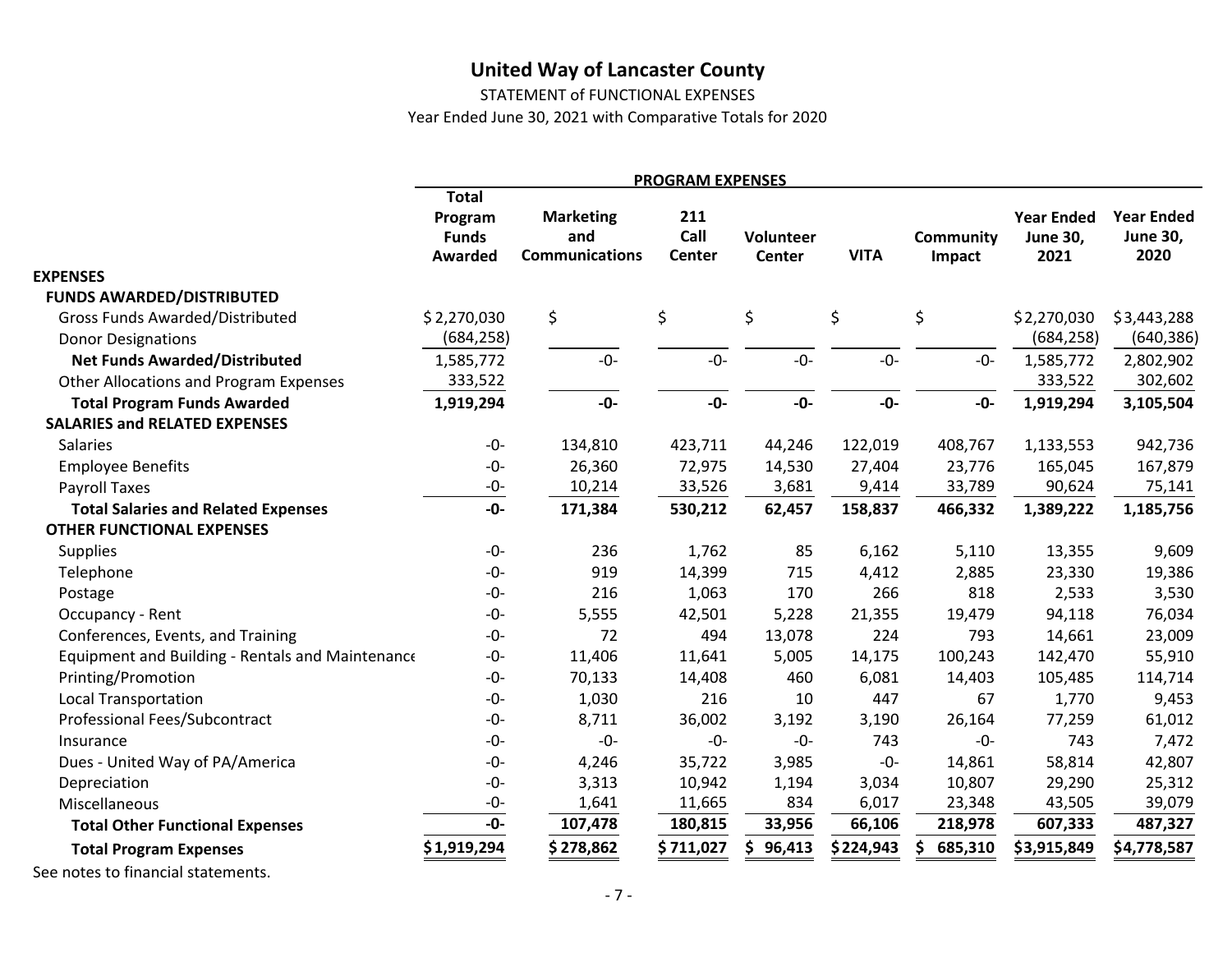STATEMENT of FUNCTIONAL EXPENSES

(Continued)

Year Ended June 30, 2021 with Comparative Totals for 2020

|                                                  | <b>SUPPORTING SERVICES</b>    |                               |                                              |                                              |
|--------------------------------------------------|-------------------------------|-------------------------------|----------------------------------------------|----------------------------------------------|
|                                                  | Administrative<br>and General | <b>Fund</b><br><b>Raising</b> | <b>Year Ended</b><br><b>June 30,</b><br>2021 | <b>Year Ended</b><br><b>June 30,</b><br>2020 |
| <b>SALARIES and RELATED EXPENSES</b>             |                               |                               |                                              |                                              |
| <b>Salaries</b>                                  | \$206,839                     | \$352,749                     | 559,588<br>- S                               | 562,944<br>S                                 |
| <b>Employee Benefits</b>                         | 52,281                        | 54,246                        | 106,527                                      | 102,794                                      |
| Payroll Taxes                                    | 15,091                        | 26,223                        | 41,314                                       | 41,855                                       |
| <b>Total Salaries and Related Expenses</b>       | 274,211                       | 433,218                       | 707,429                                      | 707,593                                      |
| <b>OTHER FUNCTIONAL EXPENSES</b>                 |                               |                               |                                              |                                              |
| <b>Supplies</b>                                  | 1,666                         | 934                           | 2,600                                        | 2,625                                        |
| Telephone                                        | 2,752                         | 4,288                         | 7,040                                        | 6,657                                        |
| Postage                                          | 1,082                         | 1,362                         | 2,444                                        | 1,798                                        |
| Occupancy - Rent                                 | 108,205                       | 29,222                        | 137,427                                      | 129,986                                      |
| Conferences, Events, and Training                | 672                           | 2,054                         | 2,726                                        | 10,203                                       |
| Equipment and Building - Rentals and Maintenance | 63,754                        | 22,159                        | 85,913                                       | 61,224                                       |
| Printing/Promotion                               | 18,702                        | 2,040                         | 20,742                                       | 22,401                                       |
| Local Transportation                             | 1,472                         | 1,026                         | 2,498                                        | 5,238                                        |
| <b>Professional Fees</b>                         | 44,056                        | 27,062                        | 71,118                                       | 67,285                                       |
| Advertising/Marketing                            | -0-                           | 21,131                        | 21,131                                       | 60,291                                       |
| Insurance                                        | 2,182                         | -0-                           | 2,182                                        | 3,662                                        |
| <b>Consulting Fees</b>                           | $-0-$                         | -0-                           | -0-                                          | 16,429                                       |
| Dues - United Way of PA/America                  | 12,654                        | 25,261                        | 37,915                                       | 26,059                                       |
| Depreciation                                     | 4,936                         | 9,466                         | 14,402                                       | 16,930                                       |
| Miscellaneous                                    | 5,268                         | 4,558                         | 9,826                                        | 21,868                                       |
| <b>Total Other Functional Expenses</b>           | 267,401                       | 150,563                       | 417,964                                      | 452,656                                      |
| <b>Total Supporting Services</b>                 | \$541,612                     | \$ 583,781                    | \$1,125,393                                  | \$1,160,249                                  |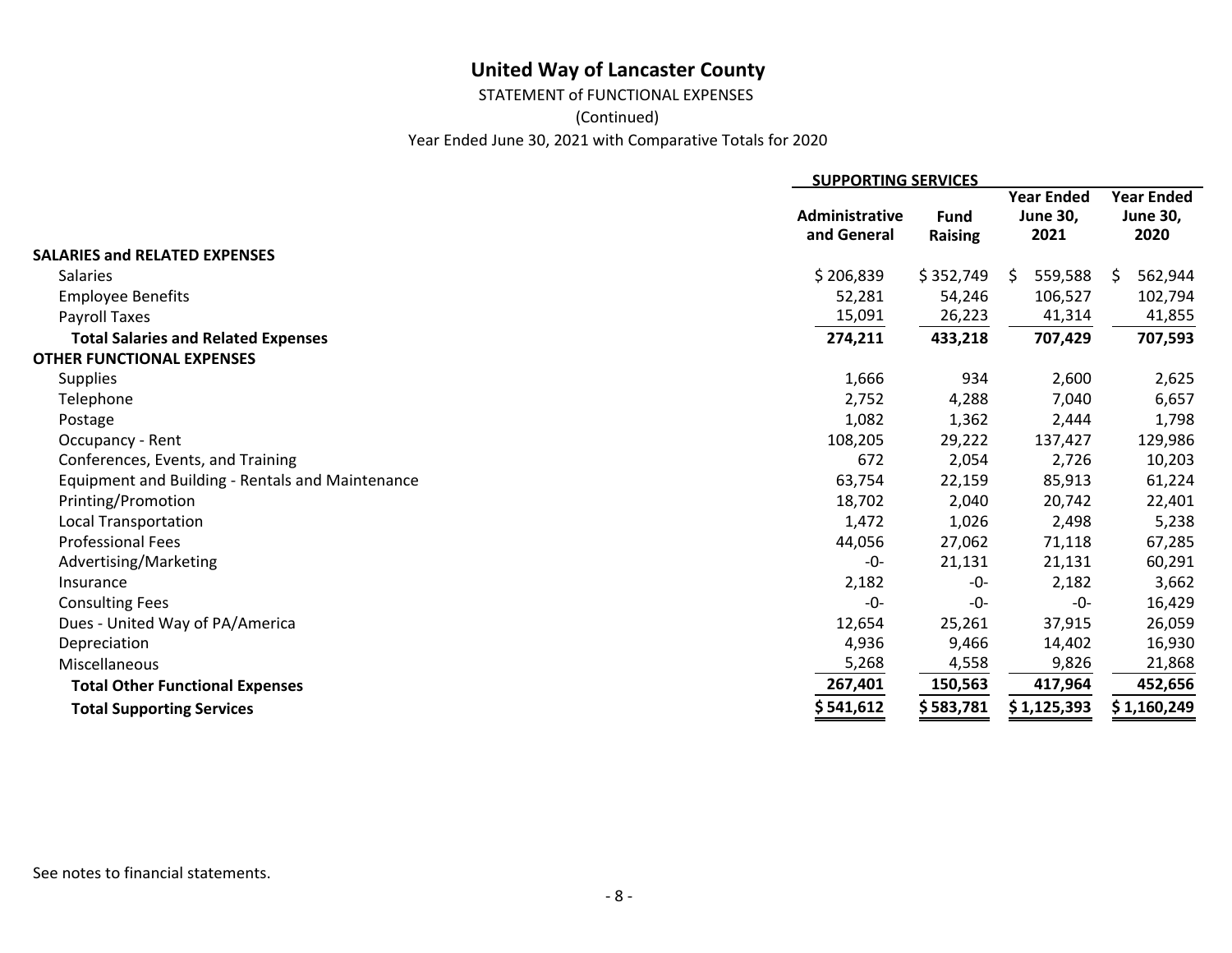STATEMENT of FUNCTIONAL EXPENSES

(Continued)

Year Ended June 30, 2021 with Comparative Totals for 2020

|                                                  |                   | <b>PROGRAM EXPENSES</b> | <b>SUPPORTING SERVICES</b> |                   |                   | <b>TOTAL FUNCTIONAL EXPENSES</b> |
|--------------------------------------------------|-------------------|-------------------------|----------------------------|-------------------|-------------------|----------------------------------|
|                                                  | <b>Year Ended</b> | <b>Year Ended</b>       | <b>Year Ended</b>          | <b>Year Ended</b> | <b>Year Ended</b> | <b>Year Ended</b>                |
|                                                  | <b>June 30,</b>   | <b>June 30,</b>         | <b>June 30,</b>            | <b>June 30,</b>   | <b>June 30,</b>   | <b>June 30,</b>                  |
|                                                  | 2021              | 2020                    | 2021                       | 2020              | 2021              | 2020                             |
| <b>EXPENSES</b>                                  |                   |                         |                            |                   |                   |                                  |
| <b>FUNDS AWARDED/DISTRIBUTED</b>                 |                   |                         |                            |                   |                   |                                  |
| <b>Gross Funds Awarded/Distributed</b>           | \$2,270,030       | \$3,443,288             | \$<br>$-0-$                | \$<br>$-0-$       | \$<br>2,270,030   | \$<br>3,443,288                  |
| <b>Donor Designations</b>                        | (684, 258)        | (640, 386)              | $-0-$                      | $-0-$             | (684, 258)        | (640, 386)                       |
| <b>Net Funds Awarded/Distributed</b>             | 1,585,772         | 2,802,902               | $-0-$                      | $-0-$             | 1,585,772         | 2,802,902                        |
| Other Allocations and Program Expenses           | 333,522           | 302,602                 | $-0-$                      | $-0-$             | 333,522           | 302,602                          |
| <b>Total Program Funds Awarded</b>               | 1,919,294         | 3,105,504               | $-0-$                      | $-0-$             | 1,919,294         | 3,105,504                        |
| <b>SALARIES and RELATED EXPENSES</b>             |                   |                         |                            |                   |                   |                                  |
| <b>Salaries</b>                                  | 1,133,553         | 942,736                 | 559,588                    | 562,944           | 1,693,141         | 1,505,680                        |
| <b>Employee Benefits</b>                         | 165,045           | 167,879                 | 106,527                    | 102,794           | 271,572           | 270,673                          |
| Payroll Taxes                                    | 90,624            | 75,141                  | 41,314                     | 41,855            | 131,938           | 116,996                          |
| <b>Total Salaries and Related Expenses</b>       | 1,389,222         | 1,185,756               | 707,429                    | 707,593           | 2,096,651         | 1,893,349                        |
| <b>OTHER FUNCTIONAL EXPENSES</b>                 |                   |                         |                            |                   |                   |                                  |
| <b>Supplies</b>                                  | 13,355            | 9,609                   | 2,600                      | 2,625             | 15,955            | 12,234                           |
| Telephone                                        | 23,330            | 19,386                  | 7,040                      | 6,657             | 30,370            | 26,043                           |
| Postage                                          | 2,533             | 3,530                   | 2,444                      | 1,798             | 4,977             | 5,328                            |
| Occupancy - Rent                                 | 94,118            | 76,034                  | 137,427                    | 129,986           | 231,545           | 206,020                          |
| Conferences, Events, and Training                | 14,661            | 23,009                  | 2,726                      | 10,203            | 17,387            | 33,212                           |
| Equipment and Building - Rentals and Maintenance | 142,470           | 55,910                  | 85,913                     | 61,224            | 228,383           | 117,134                          |
| Printing/Promotion                               | 105,485           | 114,714                 | 20,742                     | 22,401            | 126,227           | 137,115                          |
| <b>Local Transportation</b>                      | 1,770             | 9,453                   | 2,498                      | 5,238             | 4,268             | 14,691                           |
| Professional Fees/Subcontract                    | 77,259            | 61,012                  | 71,118                     | 67,285            | 148,377           | 128,297                          |
| Advertising/Marketing                            | -0-               | $-0-$                   | 21,131                     | 60,291            | 21,131            | 60,291                           |
| Insurance                                        | 743               | 7,472                   | 2,182                      | 3,662             | 2,925             | 11,134                           |
| <b>Consulting Fees</b>                           | $-0-$             | $-0-$                   | $-0-$                      | 16,429            | $-0-$             | 16,429                           |
| Dues - United Way of PA/America                  | 58,814            | 42,807                  | 37,915                     | 26,059            | 96,729            | 68,866                           |
| Depreciation                                     | 29,290            | 25,312                  | 14,402                     | 16,930            | 43,692            | 42,242                           |
| Miscellaneous                                    | 43,505            | 39,079                  | 9,826                      | 21,868            | 53,331            | 60,947                           |
| <b>Total Other Functional Expenses</b>           | 607,333           | 487,327                 | 417,964                    | 452,656           | 1,025,297         | 939,983                          |
| <b>Total Expenses</b>                            | \$3,915,849       | \$4,778,587             | \$1,125,393                | \$1,160,249       | 5,041,242<br>S    | 5,938,836                        |
|                                                  |                   |                         |                            |                   |                   |                                  |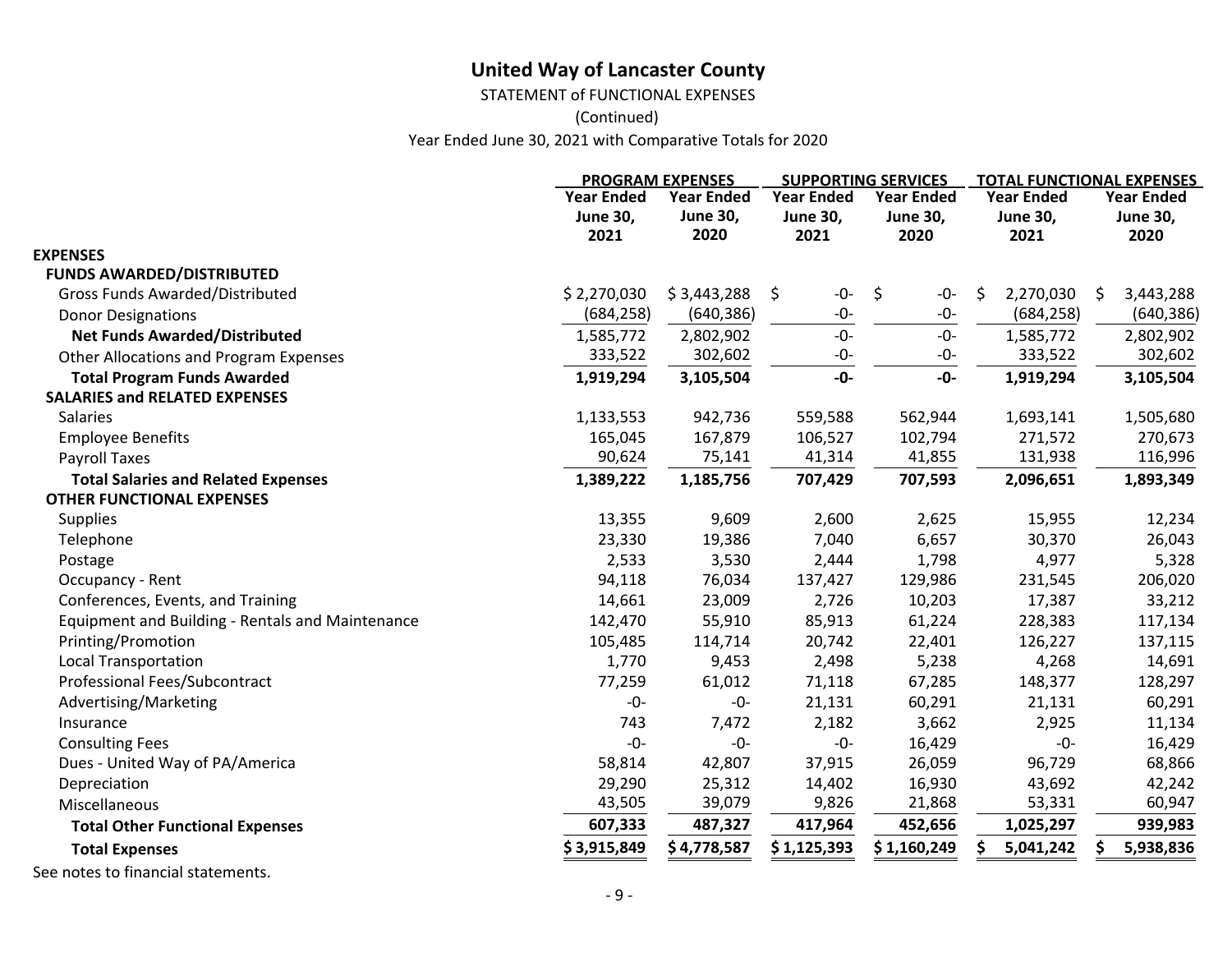STATEMENT of CASH FLOWS

Year Ended June 30, 2021 with Comparative Totals for 2020

|                                                            | 2021          | 2020         |
|------------------------------------------------------------|---------------|--------------|
| <b>CASH FLOWS from OPERATING ACTIVITIES</b>                |               |              |
| Changes in Net Assets                                      | \$1,768,128   | \$ (753,680) |
| Adjustments to Reconcile Changes in Net Assets to Net Cash |               |              |
| Provided (Used) by Operating Activities:                   |               |              |
| <b>Provision for Uncollected Pledges</b>                   | (52, 518)     | 230,049      |
| Depreciation                                               | 43,692        | 42,242       |
| Amortization                                               | 47,323        | -0-          |
| Realized and Unrealized (Gain) Loss on Investments         | (916, 711)    | 131,823      |
| Change in Value of Beneficial Interest in Perpetual Trusts | (174, 342)    | 1,540        |
| (Increase) Decrease in:                                    |               |              |
| Pledges Receivable                                         | 116,205       | 313,864      |
| Accounts and Investment Income Receivable                  | (77, 521)     | 2,348        |
| <b>Grants Receivable</b>                                   | $-0-$         | (1, 224)     |
| Prepaid Expenses/Other                                     | (62, 703)     | 1,161        |
| <b>Security Deposits</b>                                   | -0-           | (1, 505)     |
| Increase (Decrease) in:                                    |               |              |
| Accounts Payable, Allocations, Agency, and Other Payables  | (1, 127, 073) | (707, 305)   |
| <b>Accrued Expenses</b>                                    | 10,694        | 1,085        |
| <b>Accrued Salaries and Wages</b>                          | (1, 464)      | (4, 131)     |
| <b>Net Cash Used by Operating Activities</b>               | (426, 290)    | (743, 733)   |
| <b>CASH FLOWS from INVESTING ACTIVITIES</b>                |               |              |
| <b>Capital Expenditures</b>                                | (7, 253)      | (62, 730)    |
| <b>Acquisition of Software</b>                             | (209, 202)    | -0-          |
| Purchase of Investments                                    | (1,420,507)   | (5,231,522)  |
| Sale of Investments                                        | 1,614,184     | 5,309,318    |
| Net Cash Provided (Used) by Investing Activities           | (22, 778)     | 15,066       |
| <b>CASH FLOWS from FINANCING ACTIVITIES</b>                |               |              |
| Proceeds from Long-Term Borrowings                         | -0-           | 355,000      |
| <b>Net Cash Provided by Financing Activities</b>           | -0-           | 355,000      |
| DECREASE in CASH and CASH EQUIVALENTS                      | (449,068)     | (373, 667)   |
| <b>CASH and CASH EQUIVALENTS</b>                           |               |              |
| Beginning of Year                                          | 1,838,324     | 2,211,991    |
| <b>End of Year</b>                                         | \$1,389,256   | \$1,838,324  |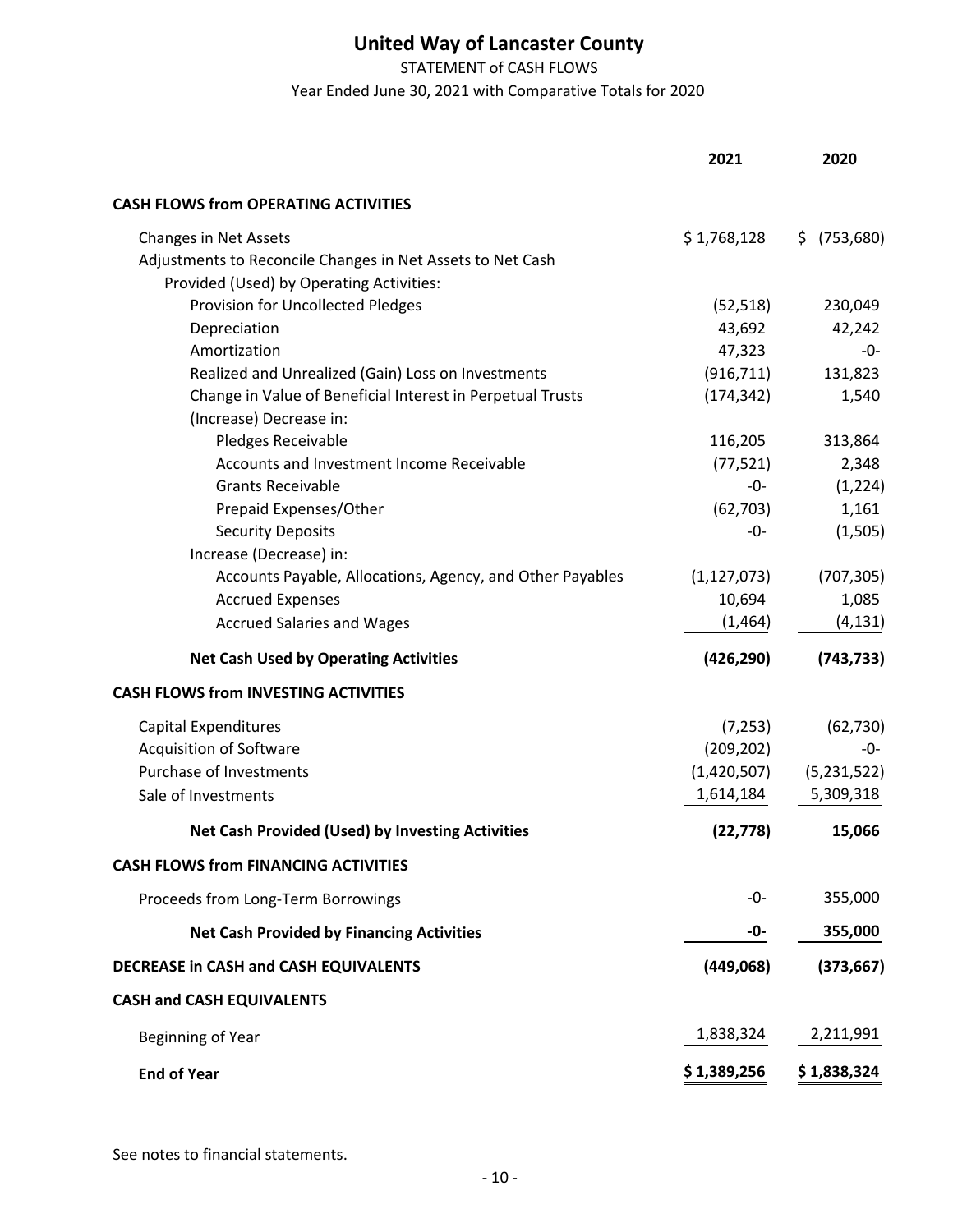# STATEMENT of CASH FLOWS Year Ended June 30, 2021 with Comparative Totals for 2020 (Continued)

|                                                                                                           | 2021          | 2020        |
|-----------------------------------------------------------------------------------------------------------|---------------|-------------|
| CASH and CASH EQUIVALENTS on the STATEMENT of<br><b>FINANCIAL POSITION is COMPRISED of the FOLLOWING:</b> |               |             |
| Cash and Cash Equivalents:                                                                                |               |             |
| <b>Without Donor Restrictions</b>                                                                         | Ś.<br>971,645 | \$1,372,668 |
| With Donor Restrictions                                                                                   | 417,611       | 465,656     |
|                                                                                                           | \$1,389,256   | \$1,838,324 |
| SUPPLEMENTAL DISCLOSURES of NONCASH INVESTING<br>and FINANCING ACTIVITIES                                 |               |             |
| Donated Securities that were Immediately Sold                                                             | 50,830        | 45,333      |
| Software Acquired Through Financing Arrangements                                                          | 221,938       | -0-         |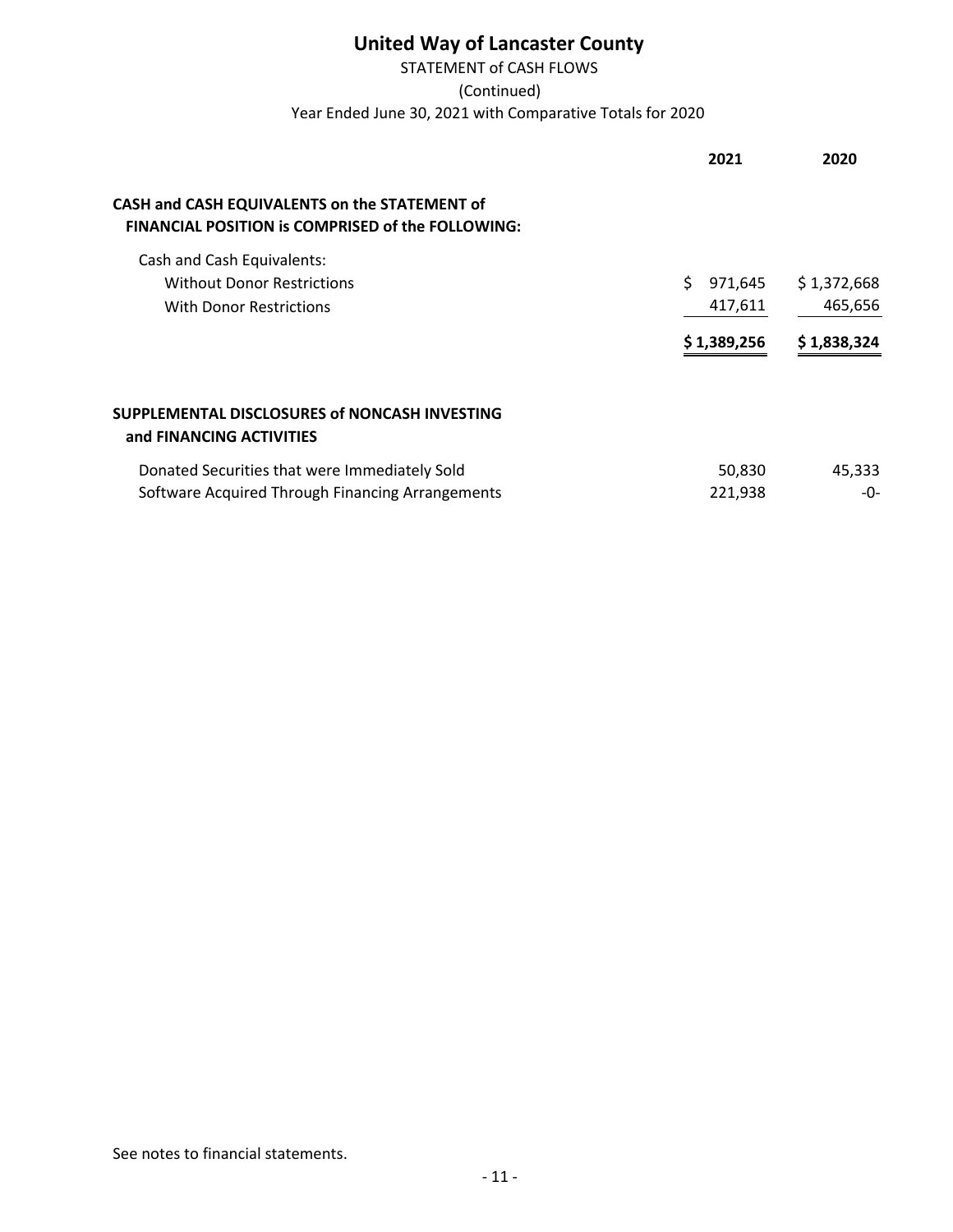NOTES to FINANCIAL STATEMENTS

### **NOTE 1 ‐ NATURE of ACTIVITIES and SUMMARY of SIGNIFICANT ACCOUNTING POLICIES**

**United Way of Lancaster County** (the United Way) is a not‐for‐profit voluntary health and welfare agency established to achieve impactful systematic social change within Lancaster County by mobilizing the caring power of our community. To accomplish its mission, the United Way identifies community needs, raises resources, and invests in solutions which effectively address human service needs throughout Lancaster County. The United Way's primary funding source is donor contributions from donors who live in Lancaster County and businesses located in Lancaster County. The United Way is governed by a volunteer Board of Directors and has membership with both United Way Worldwide and United Way of Pennsylvania.

#### **Basis of Accounting**

The accounting records of the **United Way of Lancaster County** are maintained on the accrual basis of accounting in accordance with accounting principles generally accepted in the United States of America (US GAAP). Current US GAAP standards are contained in the Accounting Standards Codification (ASC), as set forth by the Financial Accounting Standards Board (FASB).

#### **Basis of Presentation**

The financial statements of **United Way of Lancaster County** have been presented in accordance with FASB Accounting Standards Update (ASU) 2016‐14, *Presentation of Financial Statements of Not‐for‐Profit Entities*, which requires **United Way of Lancaster County** to report information regarding its financial position and activities according to the following net asset classifications:

**Net Assets Without Donor Restrictions:** Net assets that are not subject to donor‐imposed restrictions and may be expended for any purpose in performing the primary objectives of the United Way. These net assets may be used at the discretion of the United Way's management and the Board of Directors.

**Net Assets With Donor Restrictions:** Net assets subject to stipulations imposed by donors and grantors. Some donor restrictions may be temporary in nature; those restrictions will be met by actions of the United Way or by the passage of time. Other donor restrictions may be perpetual in nature, whereby the donor has stipulated the funds be maintained in perpetuity.

Donor restricted contributions are reported as increases in net assets with donor restrictions. When a restriction expires, net assets are reclassified from net assets with donor restrictions to net assets without donor restrictions in the statement of activities and changes in net assets.

**Measure of Operations** ‐ The statement of activities and changes in net assets reports all changes in net assets, including changes in net assets from operating and nonoperating activities. Operating activities consist of those items attributable to the United Way's ongoing programs and supporting services. Nonoperating activities are limited to other activities considered to be of a more unusual or nonrecurring nature or income derived from investments or similar assets.

### **Comparative Financial Statement Presentation**

The financial statements include certain prior‐year summarized comparative information in total but not by net asset class. Such information does not include sufficient detail to constitute a presentation in conformity with generally accepted accounting principles. Accordingly, such information should be read in conjunction with the United Way's financial statements for the year ended June 30, 2020, from which the summarized information was derived.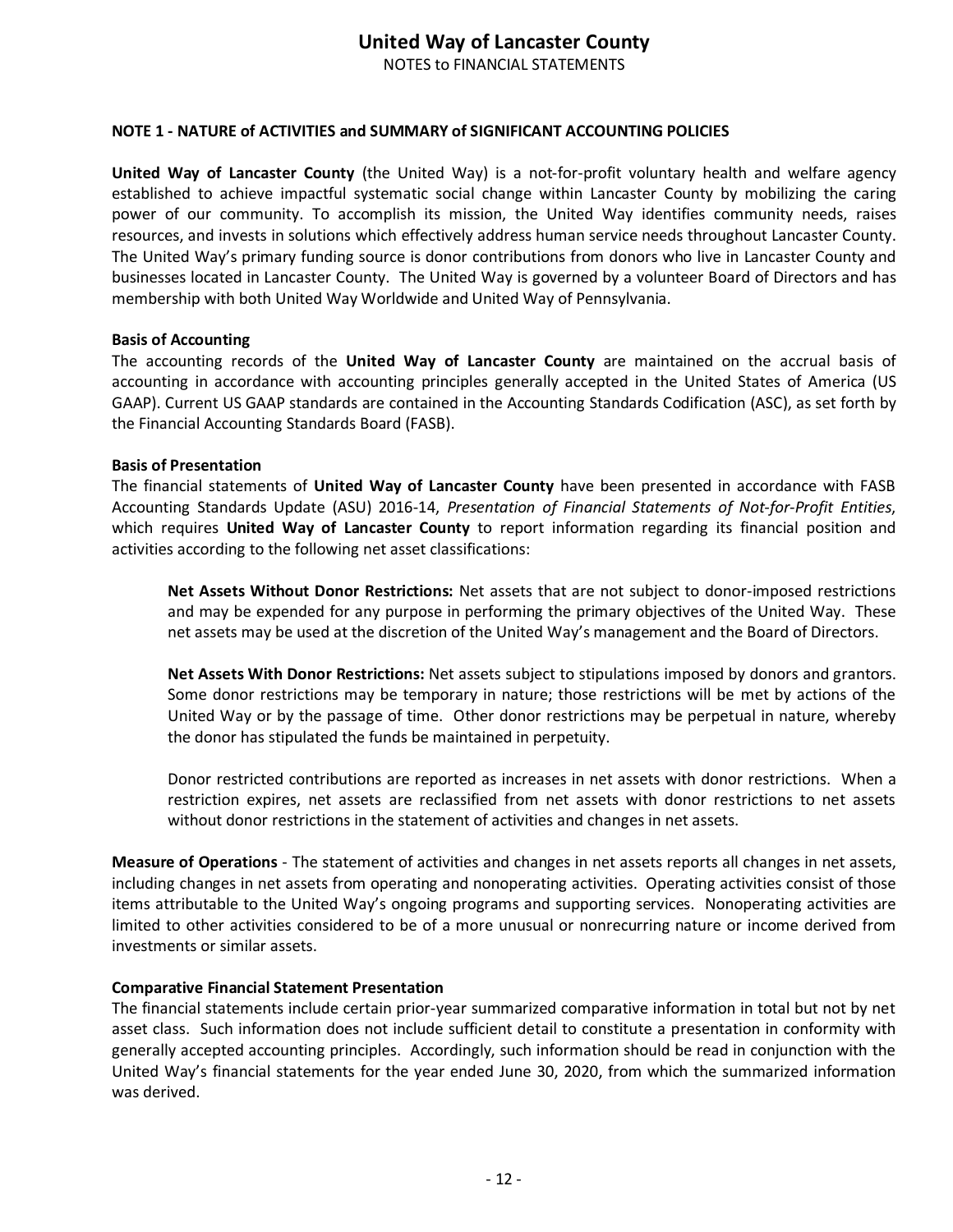NOTES to FINANCIAL STATEMENTS

(Continued)

### **NOTE 1 ‐ NATURE of ACTIVITIES and SUMMARY of SIGNIFICANT ACCOUNTING POLICIES (Continued)**

### **Use of Estimates**

The process of preparing financial statements in conformity with accounting principles generally accepted in the United States of America requires management to make estimates and assumptions regarding certain types of assets, liabilities, income, and expenses. Such estimates relate primarily to net realizable value of pledges, depreciation of property and equipment, fair value measurements, the valuation for promises to give, and the allocation of functional expenses. Accordingly, actual results may differ from estimated amounts.

### **Cash and Cash Equivalents**

For purposes of the statement of cash flows, the United Way considers all cash and other highly liquid investments with initial maturities of three months or less to be cash equivalents.

Cash and cash equivalents ‐ with donor restrictions, that is shown separately on the statement of financial position, consists of funds on hand committed for donor restricted purposes.

### **Promises to Give (Pledges Receivable)**

Unconditional promises to give that are expected to be collected within one year are recorded at their net realizable value. Pledges receivable are not discounted since collection is expected within one year. Conditional promises to give are not included as support until such time as the conditions are substantially met or explicitly waived by the donor. The United Way maintains a reserve for potential uncollectible pledges. The allowance for uncollectible pledges is based on historical averages.

### **Receivables**

Receivables principally represent accounts receivable and amounts under grant contracts. Receivables that management has the intent and ability to hold for the foreseeable future or until maturity or payoff are reported at the outstanding principal adjusted for allowance for doubtful accounts. Account balances generally are written off when management judges such balances uncollectible, such as an account in bankruptcy. Management continually monitors and reviews receivable balances.

The United Way considers various factors as of the date of the financial statements in evaluating the credit quality of receivables, including the value of collateral, if any, historical collection experience, and the United Way's assessment of the counterparties' ability to repay their obligation. To date, the United Way has not experienced any losses with respect to accounts not considered trade receivables and believes that these receivables would be recovered: therefore, an allowance for uncollectible amounts has not been recorded.

### **Investments**

Investments are carried at fair value. Unrealized gains and losses are reported as increases or decreases in net assets without donor restrictions unless their use is restricted by explicit donor stipulation, by law, or by the passage of time. Realized gains and losses, if any, on the sale or disposal of investments are computed on a specific identification basis and are also included as increases or decreases in net assets without donor restrictions unless their use is restricted by explicit donor stipulation or by law. Donated securities received by the United Way are recorded at their fair value at the time of receipt. Donated securities received are typically sold immediately upon receipt.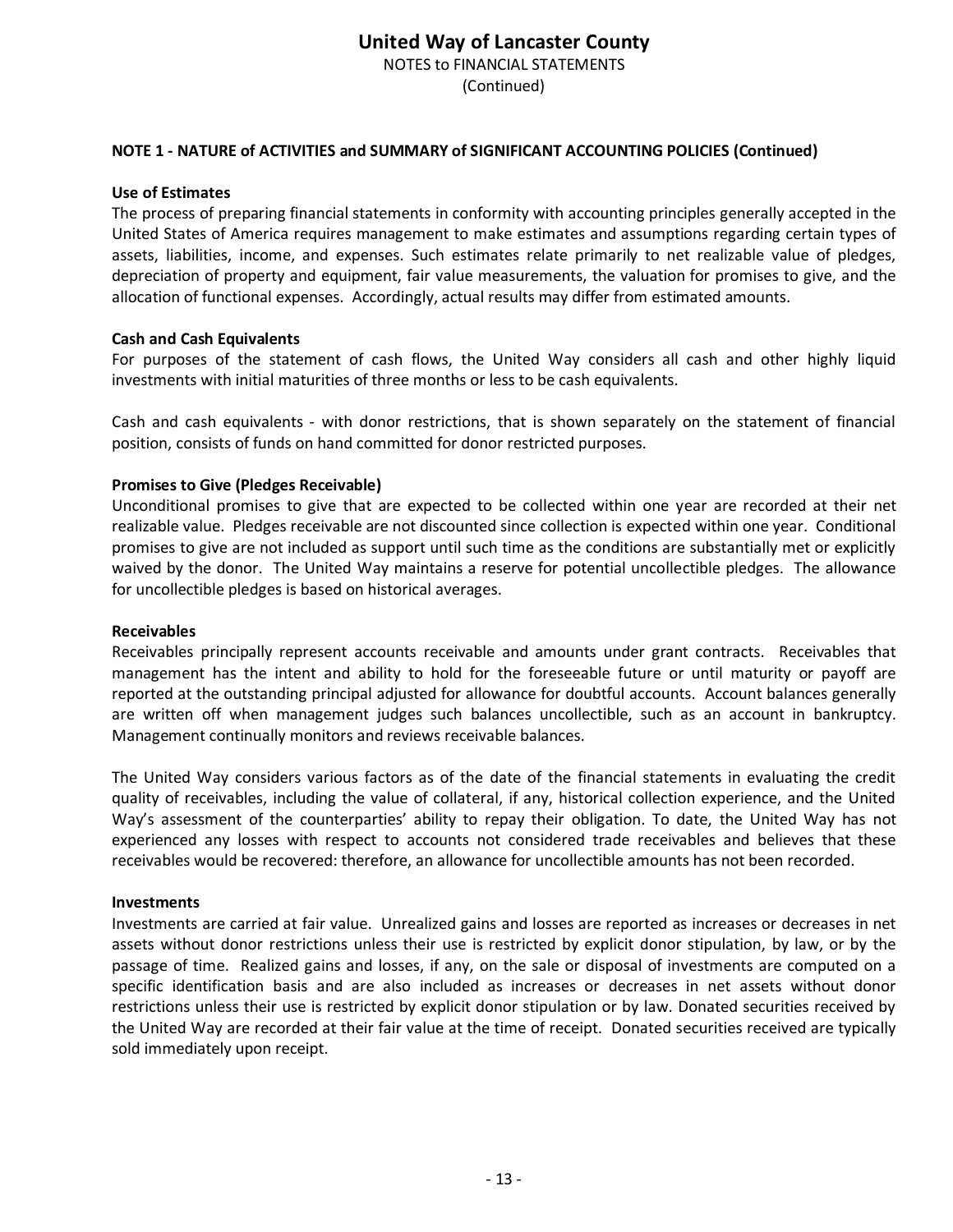NOTES to FINANCIAL STATEMENTS

(Continued)

### **NOTE 1 ‐ NATURE of ACTIVITIES and SUMMARY of SIGNIFICANT ACCOUNTING POLICIES (Continued)**

#### **Fair Value Measurements**

The United Way adopted FASB ASC Topic 820, *Fair Value Measurements*. This standard defines fair value, establishes a framework for measuring fair value, and expands disclosures about fair value measurements.

#### **Property and Equipment**

Property and equipment is stated at cost or at fair value at the date of donation. Depreciation is calculated on an annual straight‐line basis over the estimated useful lives ranging from 5 to 10 years. The United Way does not imply time restrictions on gifts of long‐lived assets.

When assets are retired or otherwise disposed of, the cost and related accumulated depreciation are removed from the accounts, and any resulting gain or loss is recognized in income for the period. The cost of maintenance and repairs is expensed as incurred; expenditures for renewals and betterments exceeding \$2,500 (\$1,000 for year ending June 30, 2020) are capitalized.

#### **Intangibles**

The United Way capitalizes certain computer costs incurred for internal use software. Capitalized costs include costs paid to a third‐party vendor for licensing subscriptions. Capitalized software costs are included in intangible assets on the balance sheet and are amortized on a straight‐line basis when placed into service over the estimated useful lives of the software or the term of the hosting arrangement (5 years). The net book value of software costs was \$236,615 at June 30, 2021, with amortization expense of \$47,323 in the year then ended.

Additionally, the United Way has capitalized costs of \$147,202 associated with internal use software related to its 211 program. These costs include amounts paid to a third‐party to develop and enhance existing software. The software is not in use as of June 30, 2021, and will only be amortized when the software is placed into service.

#### **Revenue Recognition**

In accordance with Financial Accounting Standards Board (FASB) Accounting Standards Codification Topic 606, *Revenue from Contracts with Customers* (ASC 606), the United Way recognizes revenue when control of the promised services is transferred to the United Way's outside parties in an amount that reflects the consideration the United Way expects to be entitled to in exchange for those services. The standard outlined a five‐step model whereby revenue is recognized as performance obligations are satisfied.

The United Way receives management fees for the administration of certain programs and which are primarily from their 211 program. These fees are billed and collected monthly. Contract assets at June 30, were: \$122,850 ‐ 2021, \$45,645 ‐ 2020 and \$38,400 ‐ 2019. There are no significant contract liabilities on the statement of financial position at June 30, 2021, 2020, or 2019.

The United Way's revenue from administrative fees and miscellaneous and rental income is minimal.

The United Way receives corporate sponsorships in support of the United Way's activities and are primarily to cover costs related to the annual campaign. These sponsorships are considered nonreciprocal transactions and are reported following the guidance for contributions.

The majority of the United Way's revenue is from contribution revenue.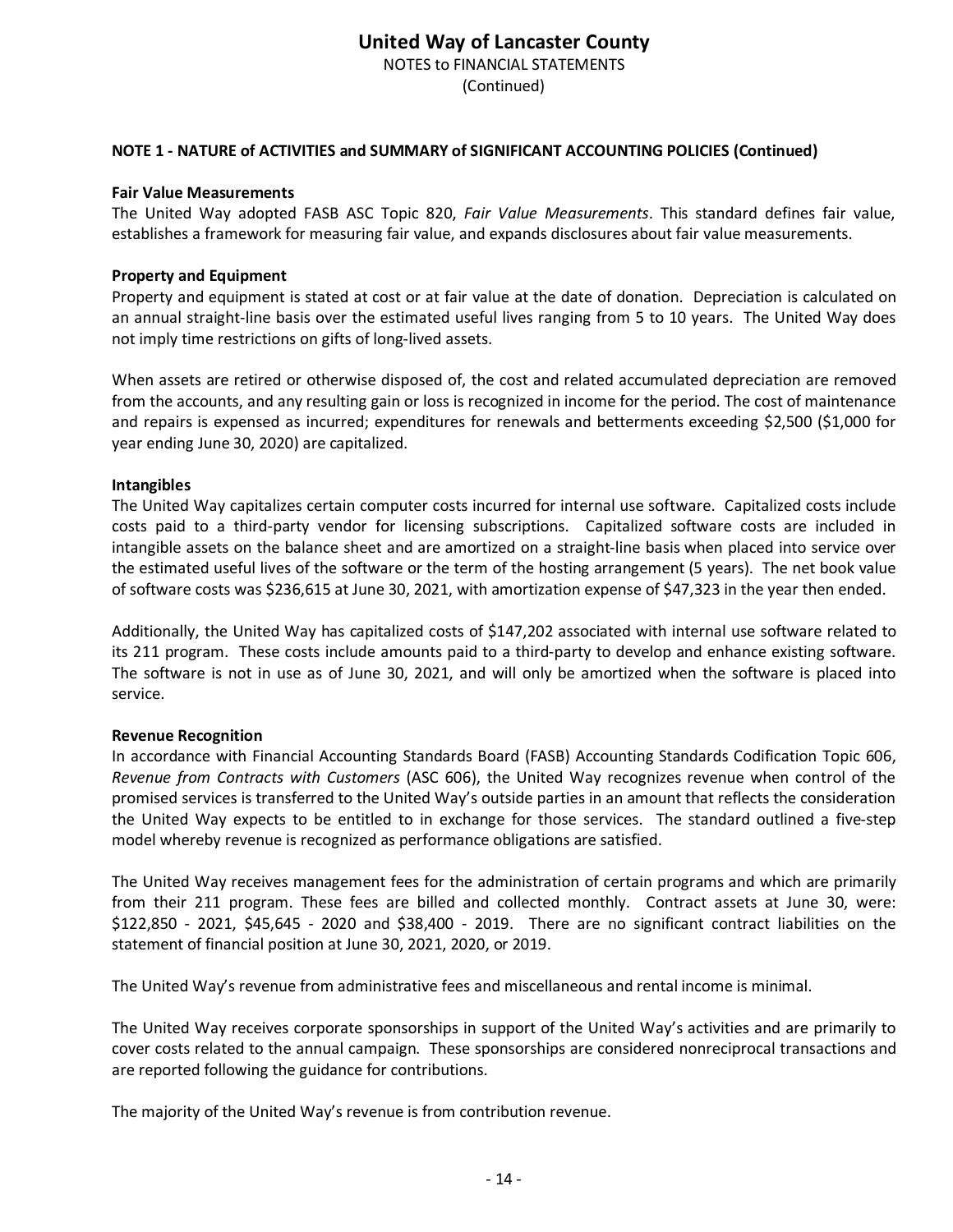NOTES to FINANCIAL STATEMENTS

(Continued)

### **NOTE 1 ‐ NATURE of ACTIVITIES and SUMMARY of SIGNIFICANT ACCOUNTING POLICIES (Continued)**

### **Contributions**

The United Way recognizes revenue from contributions in accordance with Accounting Standards Update (ASU) 2018‐08 Not‐For‐Profit Entities (Topic 958); *Clarifying the Scope and the Accounting Guidance for Contributions Received and Contributions Made*. In accordance with ASU 2018‐08, the United Way evaluates whether a transfer of assets is (1) an exchange transaction in which a resource provider is receiving commensurate value in return for the resources transferred or (2) a contribution. If the transfer of assets is determined to be an exchange transaction, the United Way applies guidance under ASC‐606. If the transfer of assets is determined to be a contribution, the United Way evaluates whether the contribution is conditional based upon whether the agreement includes both (1) one or more barriers that must be overcome before the organization is entitled to the assets transferred and promised, and (2) a right of return of assets transferred or a right or release of a promisor's obligation to transfer assets.

Contributions are recorded when the United Way is notified of the promise to give. All contributions are considered to be available for unrestricted use unless specifically restricted by the donor. Amounts received that are designated for future periods or restricted by the donor for specific purposes are reported as support with donor restrictions that increase net assets with donor restrictions. When a restriction expires, net assets with donor restrictions are reclassified to net assets without donor restrictions and reported in the statement of activities and changes in net assets as net assets released from restrictions. Restricted donations whose restrictions are met in the same reporting period are accounted for as support with donor restrictions and as net assets released from restrictions. In certain situations, the United Way functions as custodian for funds, the expenditures of which are directed by other parties. Custodial funds remaining at year end are not included in the United Way's net assets and are accounted for as part of a liability on the statement of financial position.

### **Annual Campaign Revenue and Allocation Expense**

Annual campaigns are conducted to raise support for allocations to funded community impact partnerships. Contributions are recognized as income in the period that an unconditional promise was deemed made and received.

Allocations were distributed to community impact partnerships based on a July 1st to June 30th allocation cycle. Allocation expense is recognized in the period the allocation is unconditionally committed to community impact partnerships. The United Way is changing their allocation process and will be approving allocations and funding community impact partnerships throughout the year based on the merits of the programs funded. Previously, the United Way committed to allocations to pre‐approved partnerships at a board determined funding level. These allocations were then paid in the following fiscal year.

### **Functional Allocation of Expenses**

The United Way allocates its expenses on a functional basis among its programs and support services. Expenses that can be identified with a specific program or support service are allocated directly according to their natural expenditure classification. Other expenses that are common to several functions are allocated based on management estimates of time spent amongst functions.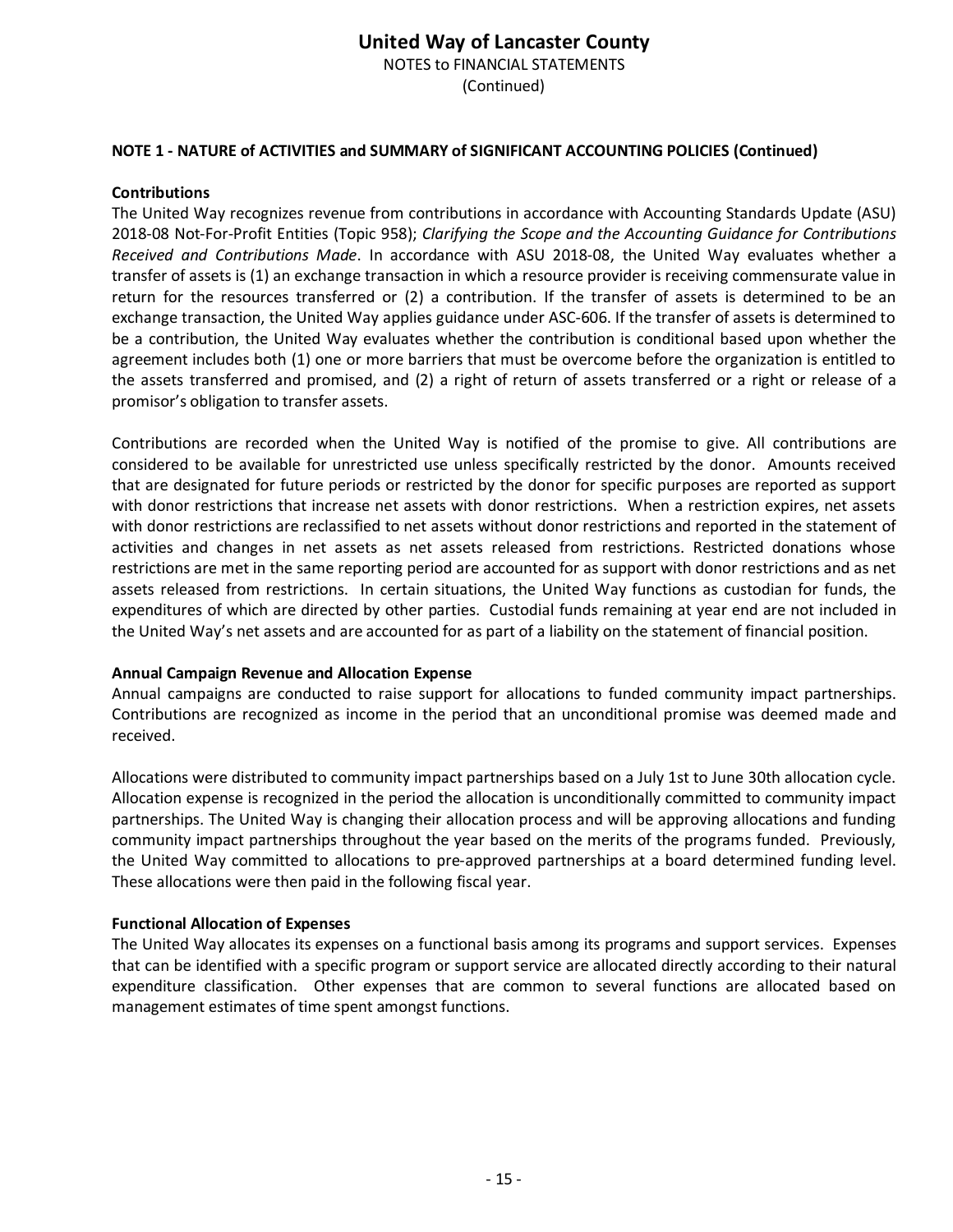NOTES to FINANCIAL STATEMENTS

(Continued)

### **NOTE 1 ‐ NATURE of ACTIVITIES and SUMMARY of SIGNIFICANT ACCOUNTING POLICIES (Continued)**

### **Donated Services, Materials, and Equipment**

Donated services, materials, and equipment are recognized as contributions when received if there is an objective basis for valuation.

The United Way receives donated materials through its gifts in‐kind program. These materials are then distributed to participating agencies. There were no materials received for the years ended June 30, 2021 and 2020.

The United Way also receives donated services from various volunteers and organizations. These services are donated to the United Way to aid the annual campaign and various special events held by the United Way throughout the year. Additionally, the United Way records the value of their share of the advertising managed by United Way Worldwide which promotes the United Way network's shared mission on nationally broadcast television as donated services. The value of the donated services received amounted to \$70,228 and \$93,254 for the years ended June 30, 2021 and 2020, respectively. The United Way reports donor‐restricted contributions of property, plant, and equipment whose restrictions are met in the same reporting period as unrestricted support.

#### **Tax Status and Uncertain Tax Positions**

The United Way is exempt from taxation as provided by Code Section 501(c)(3) of the Internal Revenue Code (the Code). Section 501(c)(3) defines the exempt organization as being "organized and operated for religious, charitable, scientific, testing for public safety, literacy or educational purposes, or the prevention of cruelty to children or animals." In addition, the United Way has been determined by the Internal Revenue Service not to be a private foundation, within the meaning of Section 509(a) of the Code.

The United Way is not aware of any unrelated business income that would be subject to taxation. Accordingly, the Internal Revenue Service Form 990‐T will not be filed. The United Way follows the provisions of ASC Topic 740, *Income Taxes*, and is not aware of any uncertain tax positions, and accordingly, no corresponding liability, including penalties and interest, has been recorded in the accompanying financial statements.

#### **Advertising**

The United Way expenses advertising costs as they are incurred.

#### **Interest Expense**

The United Way expenses all interest costs as they are incurred.

### **Payroll Protection Program (PPP Loan)**

The United Way obtained a PPP loan and is accounting for this instrument as debt. The United Way applied for forgiveness of this obligation as provided for in the PPP loan program established in the CARES Act, which was enacted March 27, 2020. If or when the obligation is legally extinguished, the United Way will recognize a gain on the extinguishment of debt.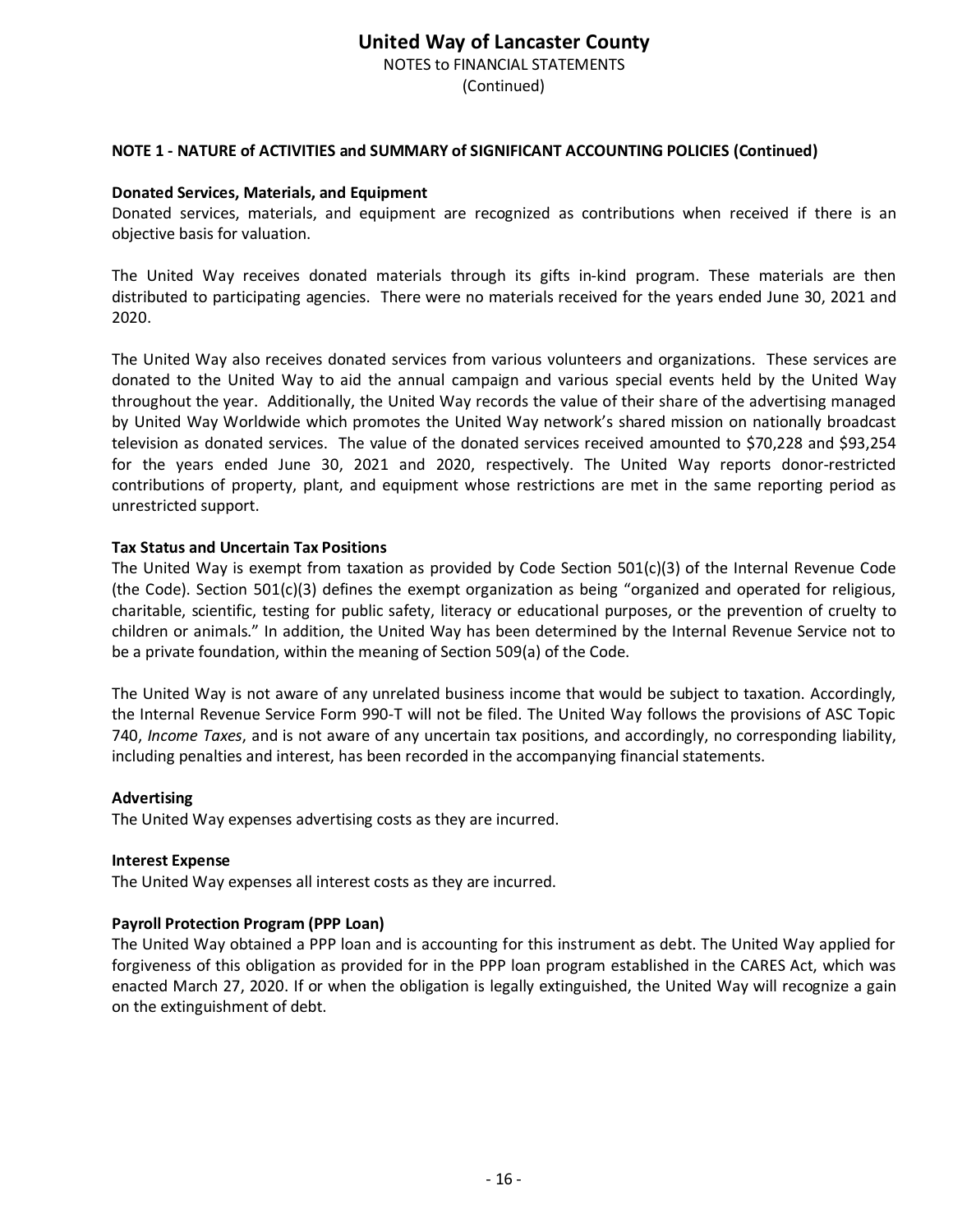NOTES to FINANCIAL STATEMENTS

(Continued)

### **NOTE 1 ‐ NATURE of ACTIVITIES and SUMMARY of SIGNIFICANT ACCOUNTING POLICIES (Continued)**

### **Accounting Standards Adopted in Fiscal Year 2021**

During the current year, the United Way adopted the Financial Accounting Standards Board issued Accounting Standards Update (ASU) 2014‐09, *Revenue from Contracts with Customers* (ASU 2014‐09), which requires entities to recognize revenue when a customer obtains control rather than when entities have transferred substantially all risks and rewards of a good or service. This update did not have a significant impact on the United Way's financial statements for the year ended June 30, 2021, other than to expand certain disclosures regarding revenue recognition.

#### **Accounting Standards Not Yet Adopted**

In February 2016, the Financial Accounting Standards Board (FASB) issued Accounting Standards Update (ASU) 2016‐02, *Leases* (ASU 2016‐02), which will require lessees to recognize most leases on their balance sheet, increasing their reported assets and liabilities. This update was developed to provide financial statement users with more information about an entity's leasing activities, and will require changes in processes and internal controls. This update is effective for fiscal year ending June 30, 2023. The United Way is currently assessing the impact the adoption of ASU 2016-02 will have on its financial statements.

### **NOTE 2 ‐ CONCENTRATION of CREDIT RISK**

Certain financial instruments potentially subject the United Way to concentrations of credit risk. These financial instruments consist primarily of pledges receivable, cash, and investments. The United Way maintains its cash and investments with various financial institutions where the account balances may at times exceed FDIC and SIPC insured limits. Allowances are provided for pledges estimated to be uncollectible. The allowance is based on prior years' experience and management's analysis of specific promises made.

The United Way invests in various investment securities. Investment securities are exposed to various risks such as interest rate, market, and credit risks. Due to the level of risk associated with certain investment securities, it is at least reasonably possible that changes in the values of investment securities will occur in the near term and those changes could materially affect the amounts reported in the statement of financial position.

### **NOTE 3 ‐ PROGRAM EXPENSES/FUNCTIONAL EXPENSES CLASSIFICATIONS**

The following summarizes the United Way program expenses provided to the community and general public:

Marketing and Communications - Educates the community about the United Way mission, goals, programs, and activities to increase involvement and support through giving, advocating, and volunteering.

211 Call Center ‐ Provides comprehensive health and human services information and referral assistance to connect people with appropriate resources that include food, housing, healthcare, employment assistance, and other areas of need.

Volunteer Center ‐ Mobilizes volunteer resources from companies and the community‐at‐large, connecting them with health and human service agencies and other organizations seeking donated talent. Provides consultative and technical assistance to organizations for volunteer programs.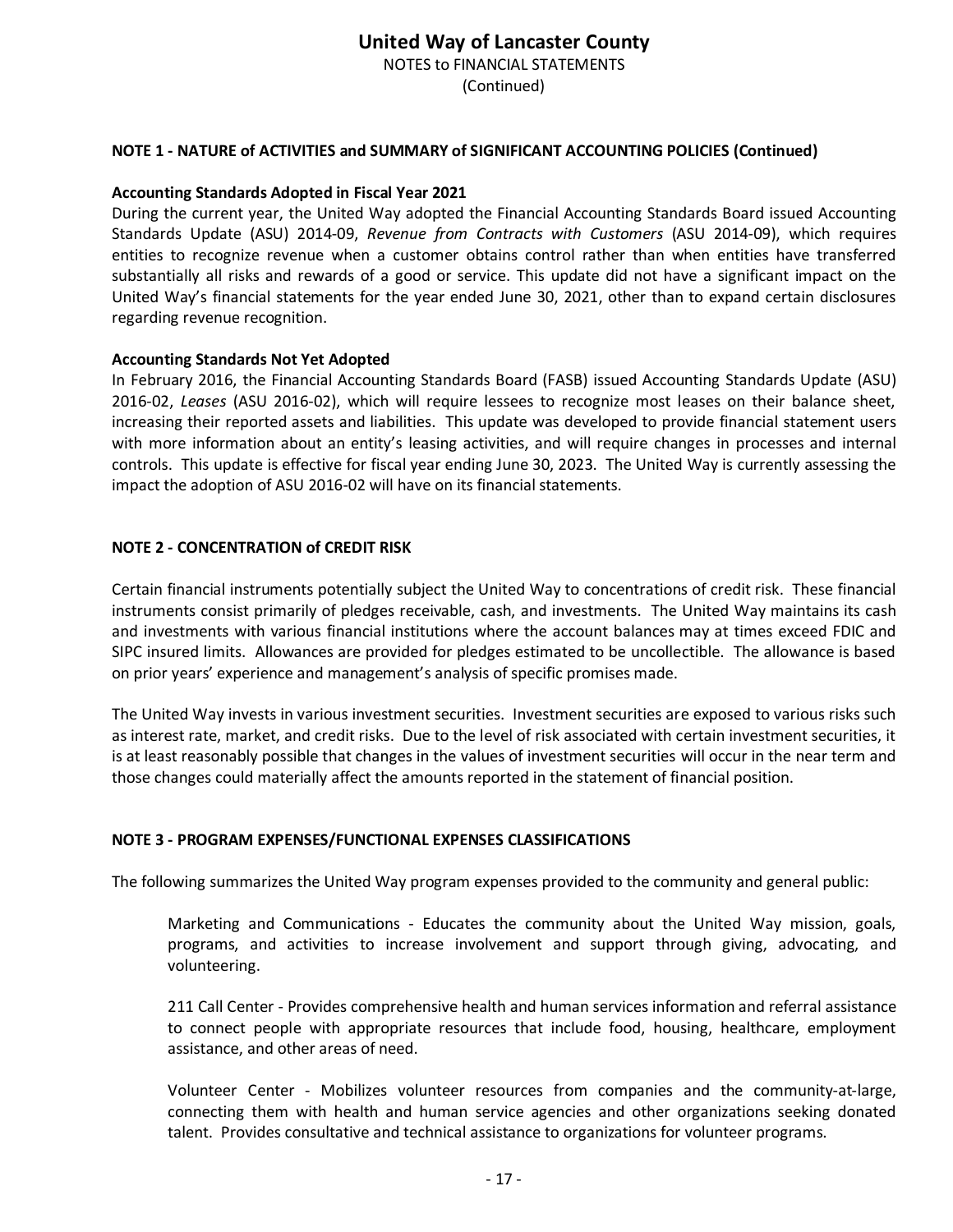NOTES to FINANCIAL STATEMENTS

(Continued)

### **NOTE 3 ‐ PROGRAM EXPENSES/FUNCTIONAL EXPENSES CLASSIFICATIONS (Continued)**

Volunteer Income Tax Assistance program (VITA) ‐ Provides free tax preparation services to low‐to‐ moderate income individuals and families in Lancaster County. VITA has a team of roughly 275 volunteers who complete a rigorous training and certification process to become qualified to prepare tax returns through the VITA program. VITA does not charge anything for the service and usually a tax refund is issued, based on the current situation of each client. The money being saved by VITA clients would otherwise be paid to a for-profit tax preparer. The VITA program ensures that clients claim all of the credits available to them, such as the Earned Income Tax Credit (EITC) which is an economic stimulus to low‐income wage earners. Volunteer tax preparers have the highest accuracy rate in the country. By providing free tax preparation, VITA helps to increase the financial stability of lower-income taxpayers in Lancaster County. VITA is implemented locally by **United Way of Lancaster County**.

Community Impact ‐ Responsible for the allocation of funds to, hands‐on support of, and qualitative/quantitative monitoring of the 10 Community Impact Partnerships who are working throughout Lancaster County to achieve United Way's four Bold Goals ‐ addressing child school readiness, post‐secondary educational credentials, poverty reduction, and access to healthcare options. This new Collective Impact model emphasizes collaboration among multiple agencies within a unique partnership all working towards at least one of the Bold Goals to achieve systemic community change. Community Impact also includes advocacy efforts to further advance these particular issues.

The following summarizes the United Way supporting services:

Resource Development/Fund Raising - Generates the financial support required to improve lives in Lancaster County through annual and supplemental campaigns.

Administrative and General ‐ Supports the day‐to‐day administrative operations of the **United Way of Lancaster County,** serves as a key partner in community change and provides leadership and support to the local nonprofit community.

#### **NOTE 4 ‐ PLEDGES and GRANTS RECEIVABLE**

Pledges and grants receivable at June 30, 2021 and 2020, are as follows:

|                                     | 2021    |                | 2020    |                |  |
|-------------------------------------|---------|----------------|---------|----------------|--|
|                                     | Grants  | <b>Pledges</b> | Grants  | <b>Pledges</b> |  |
| Receivable in Less Than One Year    | 175,655 | 1,230,284      | 175,655 | 1,346,489      |  |
| Receivable in One to Five Years     | -0-     | -0-            | -0-     | -0-            |  |
|                                     | 175,655 | 1,230,284      | 175,655 | 1,346,489      |  |
| Allowance for Uncollectible Pledges | -0-     | (571, 897)     | -0-     | (624,415)      |  |
|                                     | 175,655 | 658,687        | 175,655 | 722,074        |  |
| <b>Receivable Due In:</b>           |         |                |         |                |  |
| <b>Less Than One Year</b>           | 175,655 | 658,387        | 175,655 | 722.074        |  |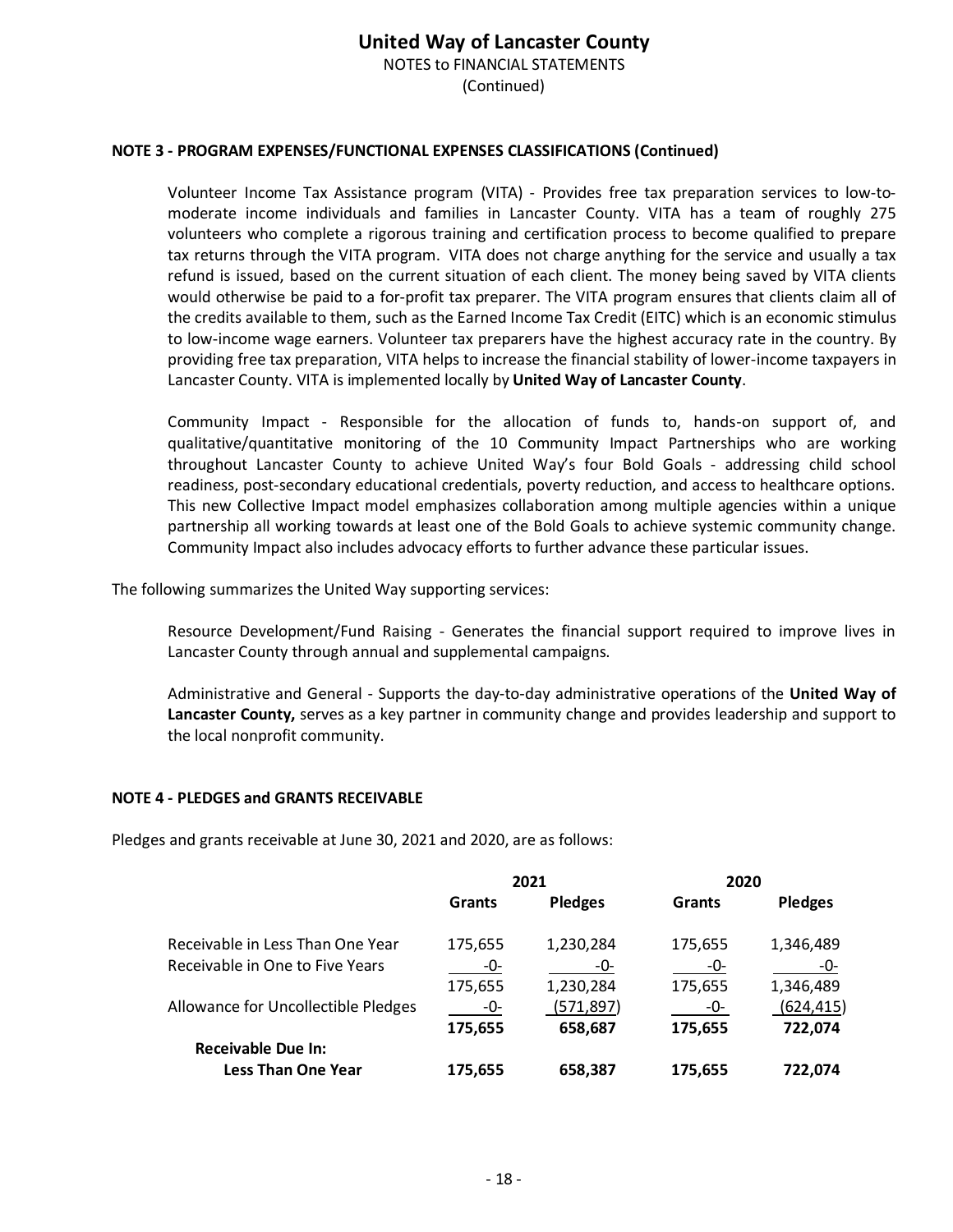NOTES to FINANCIAL STATEMENTS

(Continued)

### **NOTE 5 ‐ INVESTMENTS**

Details of investments held at June 30, 2021 and 2020, are as follows:

|                                 |           | <b>Market</b> | <b>Unrealized</b> |
|---------------------------------|-----------|---------------|-------------------|
| 2021                            | Cost      | Value         | Gain (Loss)       |
| Money Market Funds, Other       | 171,196   | 171,196       | -0-               |
| <b>Certificates of Deposit</b>  | 110,064   | 119,645       | 9,581             |
| <b>Common Stocks</b>            | 1,420,049 | 1,973,296     | 553,247           |
| Registered Investment Companies | 1,661,028 | 1,865,145     | 204,117           |
| <b>Exchange-Traded Funds</b>    | 426,659   | 570,631       | 143,972           |
|                                 | 3,788,996 | 4,699,913     | 910,917           |
|                                 |           | <b>Market</b> | <b>Unrealized</b> |
| 2020                            | Cost      | <b>Value</b>  | Gain (Loss)       |
| Money Market Funds, Other       | 367,650   | 367,650       | -0-               |
| <b>Certificates of Deposit</b>  | 110,064   | 122,008       | 11,944            |
| <b>Common Stocks</b>            | 1,513,717 | 1,549,897     | 36,180            |
| Registered Investment Companies | 1,675,895 | 1,683,675     | 7,780             |
| <b>Exchange-Traded Funds</b>    | 307,899   | 253,649       | (54, 250)         |
|                                 |           |               |                   |

#### **NOTE 6 ‐ FAIR VALUE MEASUREMENTS**

FASB ASC Topic 820, *Fair Value Measurements,* establishes a framework for measuring fair value. That framework provides a fair value hierarchy that prioritizes the inputs to valuation techniques used to measure fair value. The hierarchy gives the highest priority to unadjusted quoted prices in active markets for identical assets or liabilities (level 1 measurement) and the lowest priority to unobservable inputs (level 3 measurements). The three levels of the fair value hierarchy are described as follows:

- Level 1 Inputs to the valuation methodology are unadjusted quoted prices for identical assets or liabilities in active markets that the United Way has the ability to access.
- Level 2 Inputs to the valuation methodology include:
	- Quoted prices for similar assets or liabilities in active markets;
	- Quoted prices for identical or similar assets or liabilities in inactive markets;
	- Inputs other than quoted prices that are observable for the asset and liability;
	- Inputs that are derived principally from or corroborated by observable market data by correlation or other means.

If the asset or liability has a specified (contractual) term, the level 2 input must be observable for substantially the full term of the asset or liability.

Level 3 - Inputs to the valuation methodology are unobservable and significant to the fair value measurement.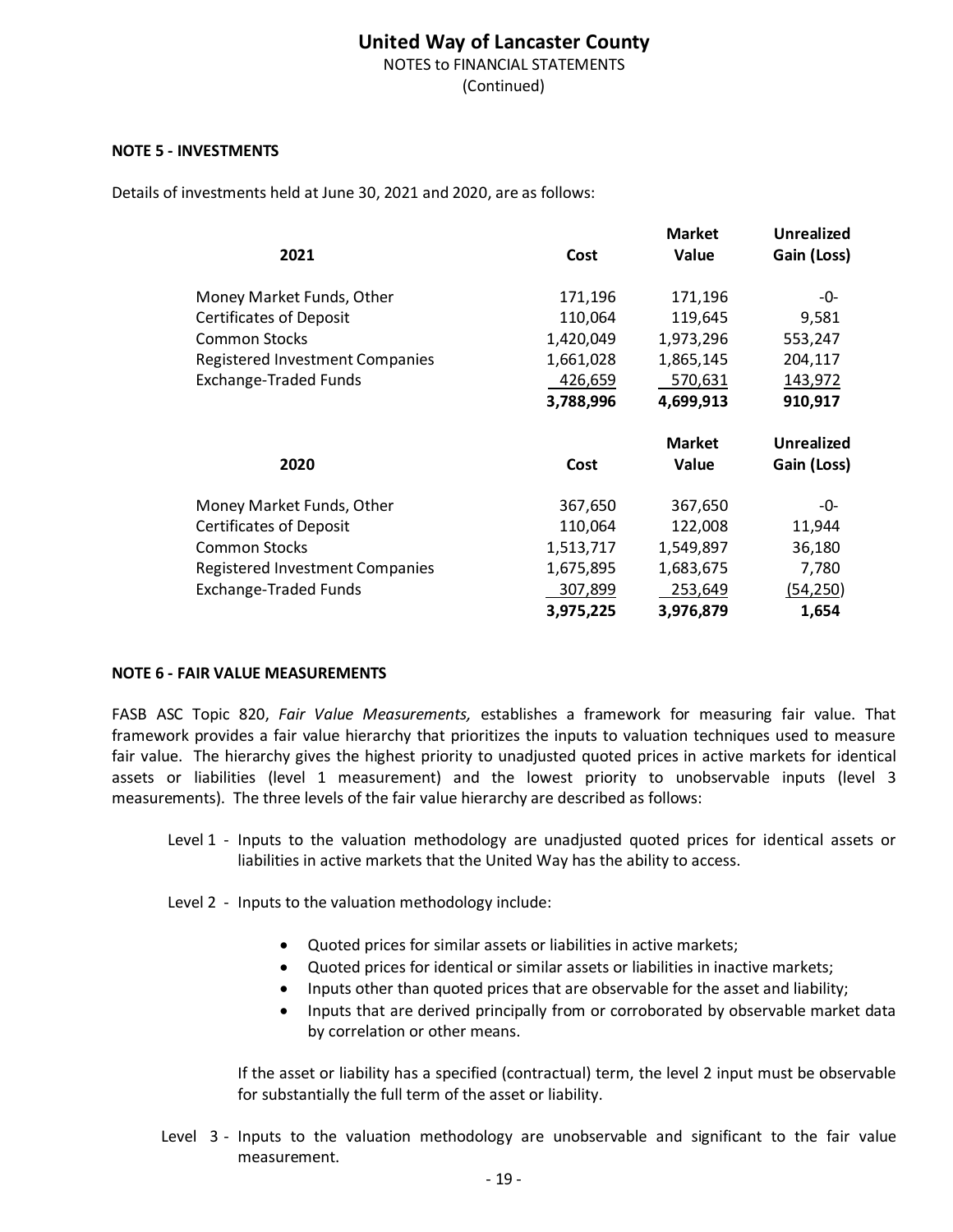NOTES to FINANCIAL STATEMENTS

(Continued)

### **NOTE 6 ‐ FAIR VALUE MEASUREMENTS (Continued)**

The asset's or liability's fair value measurement level within the fair value hierarchy is based on the lowest level of any input that is significant to the fair value measurement. Valuation techniques used need to maximize the use of observable inputs and minimize the use of unobservable inputs.

Following is a description of the valuation methodologies used for assets measured at fair value. There have been no changes in the methodologies at June 30, 2021 and 2020.

### **Certificates of Deposit**

Valued at its principal amount invested plus accrued interest.

### **Common Stock and Preferred Stock**

Corporate stocks which are traded in active markets for identical assets are valued based on quoted prices.

Corporate stocks which are not exchange traded are valued by a recognized pricing service based on observable inputs for the asset, either directly or indirectly.

### **Registered Investment Companies/Money Market Funds and Exchange ‐ Traded Funds**

Valued at the daily closing price as reported by the fund. Mutual funds held by the United Way are open‐end mutual funds that are registered with the Securities and Exchange Commission. These funds are required to publish their daily net asset value (NAV) and to transact at that price. The mutual funds held by the United Way are deemed to be actively traded. Exchange traded funds are a certain type of mutual fund that invests in securities that track to an underlying index.

### **Beneficial Interest in Perpetual Trust**

Valued based on value of the underlying assets which is deemed to approximate the present value of estimated future cash flows (Note 7).

The preceding methods described may produce a fair value calculation that may not be indicative of net realizable value or reflective of future fair values. Furthermore, although the United Way believes its valuation methods are appropriate and consistent with other market participants, the use of different methodologies or assumptions to determine the fair value of certain financial instruments could result in a different fair value measurement at the reporting date.

The following table sets forth by level, within the fair value hierarchy, the United Way's investment assets that are measured at fair value on a recurring basis as of June 30, 2021 and 2020: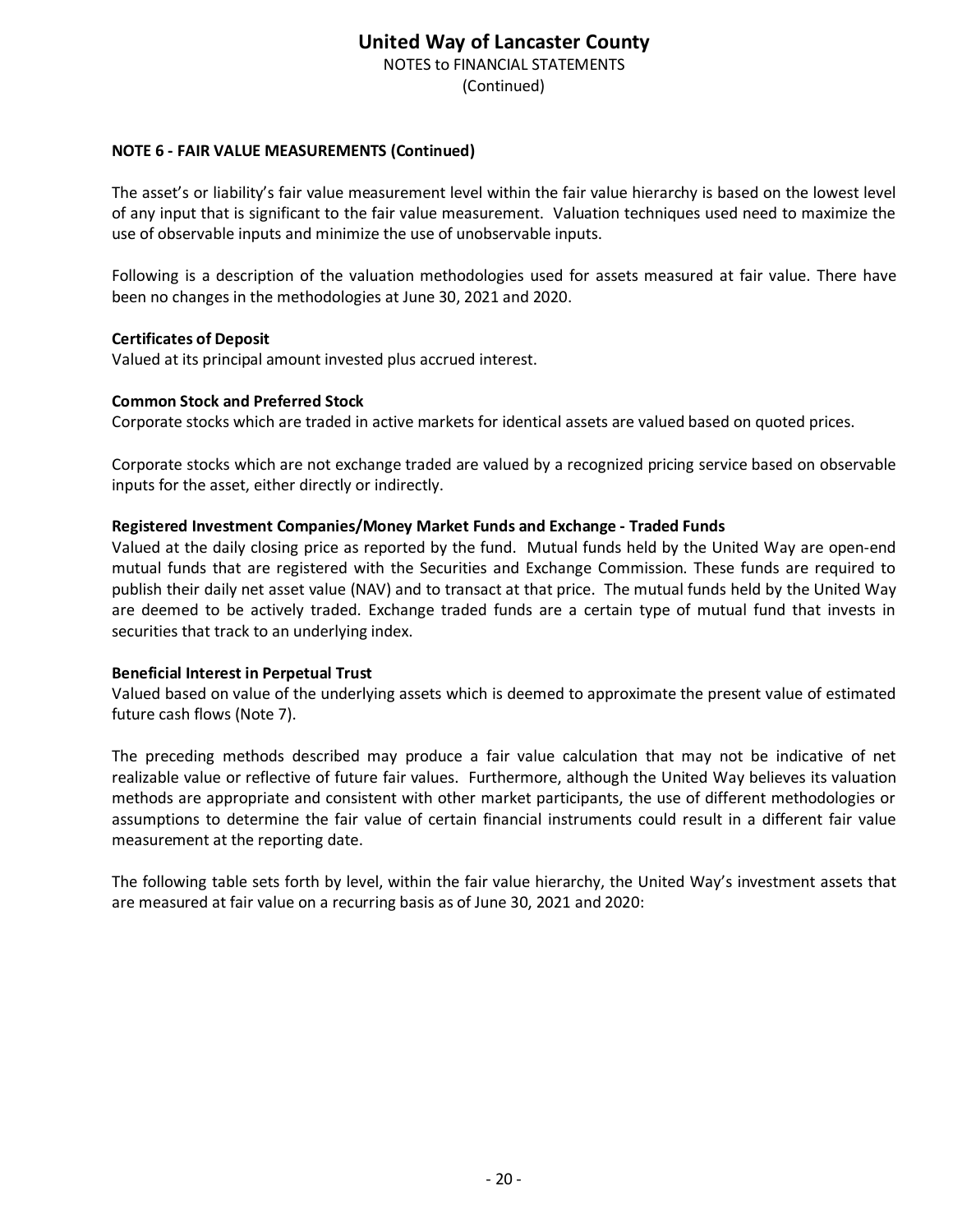NOTES to FINANCIAL STATEMENTS

(Continued)

# **NOTE 6 ‐ FAIR VALUE MEASUREMENTS (Continued)**

| 2021                                            | Level 1   | Level <sub>2</sub> | Level 3 | <b>Total</b><br><b>Fair Value</b> |
|-------------------------------------------------|-----------|--------------------|---------|-----------------------------------|
| <b>Beneficial Interests in Perpetual Trusts</b> | -0-       | -0-                | 792,044 | 792,044                           |
| <b>Money Market Funds</b>                       | 171,196   | -0-                | -0-     | 171,196                           |
| <b>Registered Investment Companies</b>          |           |                    |         |                                   |
| Mutual Funds - Fixed Income                     | 1,033,880 | -0-                | -0-     | 1,033,880                         |
| Mutual Funds - Equities                         | 831,265   | -0-                | -0-     | 831,265                           |
| <b>Exchange-Traded Funds</b>                    | 570,631   | -0-                | -0-     | 570,631                           |
| <b>Equities - Common Stock</b>                  |           |                    |         |                                   |
| <b>Basic Materials</b>                          | 62,417    | -0-                | -0-     | 62,417                            |
| <b>Consumer Goods</b>                           | 251,811   | -0-                | -0-     | 251,811                           |
| <b>Consumer Staples</b>                         | 74,725    | -0-                | $-0-$   | 74,725                            |
| Energy                                          | 16,509    | -0-                | $-0-$   | 16,509                            |
| Financial                                       | 218,793   | -0-                | -0-     | 218,793                           |
| <b>Health Care</b>                              | 293,792   | -0-                | -0-     | 293,792                           |
| <b>Industrial Goods</b>                         | 259,350   | -0-                | $-0-$   | 259,350                           |
| Technology                                      | 455,677   | -0-                | $-0-$   | 455,677                           |
| <b>Real Estate</b>                              | 232,158   | -0-                | -0-     | 232,158                           |
| <b>Telecommunication Services</b>               | 92,384    | -0-                | -0-     | 92,384                            |
| <b>Utilities</b>                                | 15,680    | $-0-$              | $-0-$   | 15,680                            |
| <b>Certificates of Deposit</b>                  | 119,645   |                    | -0-     | 119,645                           |
|                                                 | 4,699,913 | $\frac{-0}{-0}$    | 792,044 | 5,491,957                         |
|                                                 |           |                    |         | <b>Total</b>                      |
| 2020                                            | Level 1   | Level 2            | Level 3 | <b>Fair Value</b>                 |
| <b>Beneficial Interests in Perpetual Trusts</b> | -0-       | -0-                | 617,702 | 617,702                           |
| <b>Money Market Funds</b>                       | 367,650   | -0-                | -0-     | 367,650                           |
| <b>Registered Investment Companies</b>          |           |                    |         |                                   |
| Mutual Funds - Fixed Income                     | 1,046,039 | -0-                | -0-     | 1,046,039                         |
| Mutual Funds - Equities                         | 637,636   | -0-                | $-0-$   | 637,636                           |
| <b>Exchange-Traded Funds</b>                    | 253,649   | -0-                | -0-     | 253,649                           |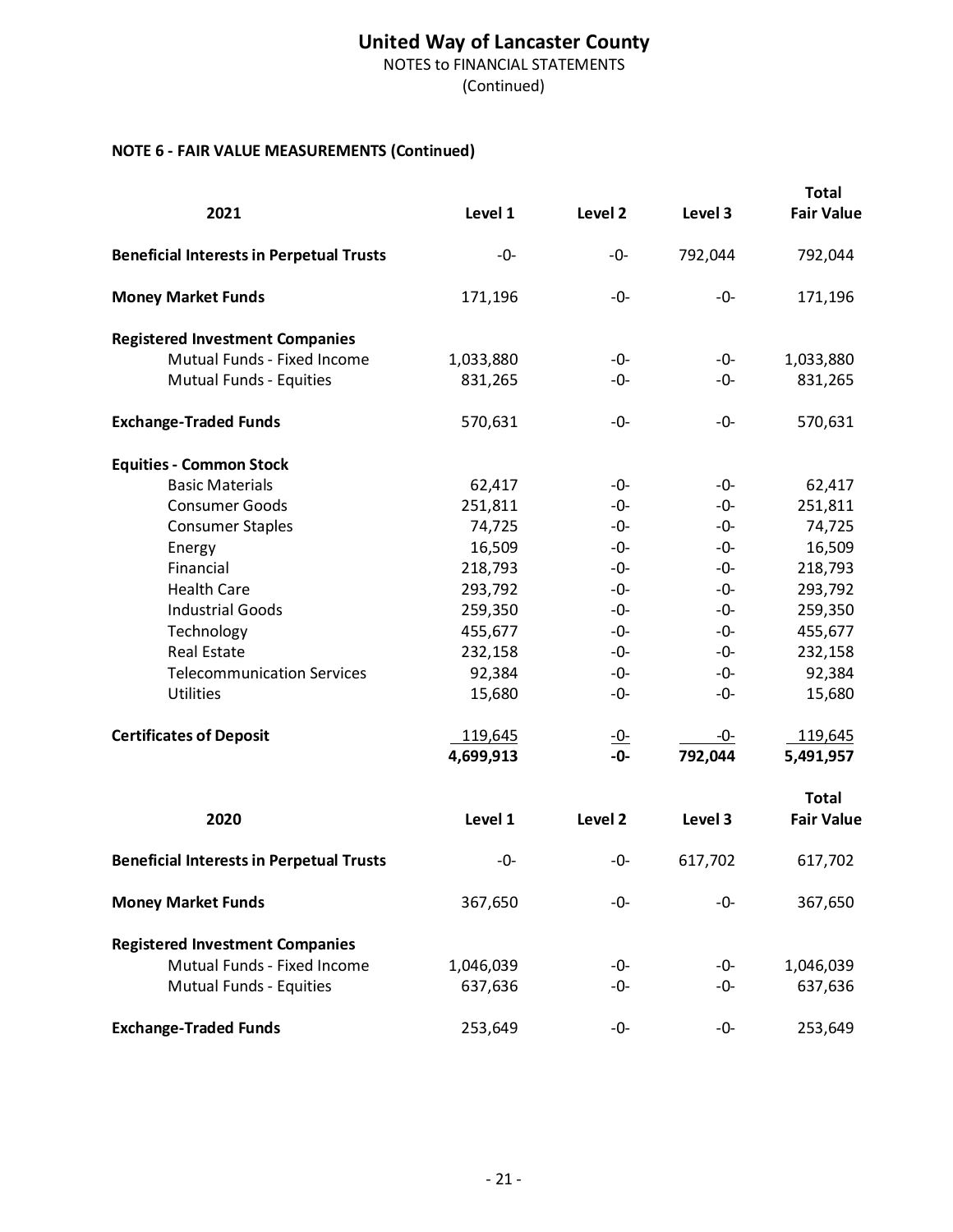NOTES to FINANCIAL STATEMENTS

(Continued)

### **NOTE 6 ‐ FAIR VALUE MEASUREMENTS (Continued)**

|                                   |           |            |         | Total             |
|-----------------------------------|-----------|------------|---------|-------------------|
| 2020                              | Level 1   | Level 2    | Level 3 | <b>Fair Value</b> |
| <b>Equities - Common Stock</b>    |           |            |         |                   |
| <b>Basic Materials</b>            | 68,125    | -0-        | -0-     | 68,125            |
| Consumer Goods                    | 191,816   | -0-        | -0-     | 191,816           |
| <b>Consumer Staples</b>           | 98,474    | -0-        | -0-     | 98,474            |
| Energy                            | 15,907    | -0-        | -0-     | 15,907            |
| Financial                         | 227,019   | -0-        | -0-     | 227,019           |
| <b>Health Care</b>                | 232,143   | -0-        | -0-     | 232,143           |
| Industrial Goods                  | 246,758   | -0-        | -0-     | 246,758           |
| Technology                        | 303,586   | -0-        | -0-     | 303,586           |
| <b>Real Estate</b>                | 45,131    | -0-        | -0-     | 45,131            |
| <b>Telecommunication Services</b> | 79,077    | -0-        | -0-     | 79,077            |
| <b>Utilities</b>                  | 41,861    | -0-        | -0-     | 41,861            |
| <b>Certificates of Deposit</b>    | 122,008   | <u>-0-</u> | -0-     | 122,008           |
|                                   | 3,976,879 | -0-        | 617,702 | 4,594,581         |

### **Level 1 and 2 Transfers**

As a result of the change in investment advisors and custodian during 2020, transfers occurred between levels 1 and 2 for the year ended June 30, 2020. No transfers in and out of levels 1 and 2 occurred during the year ended June 30, 2021.

#### **Level 3 Gains and Losses**

The following table sets forth a summary of changes in the fair values of the United Way's level 3 assets for the years ended June 30, 2021 and 2020:

|                                | <b>Beneficial Interest in</b><br><b>Perpetual Trusts</b> |  |
|--------------------------------|----------------------------------------------------------|--|
| <b>Balance - June 30, 2019</b> | 619,242                                                  |  |
| <b>Distributions</b>           | (33,681)                                                 |  |
| Investment Income, net Fees    | 32,141                                                   |  |
| <b>Balance - June 30, 2020</b> | 617,702                                                  |  |
| <b>Distributions</b>           | (37, 461)                                                |  |
| Investment Income, net Fees    | 211,803                                                  |  |
| <b>Balance - June 30, 2021</b> | 792,044                                                  |  |

### **NOTE 7 ‐ BENEFICIAL INTEREST in PERPETUAL TRUST**

The United Way is a 50% income beneficiary of a perpetual trust. The principal amount is restricted to investments held in perpetuity. The United Way's portion of the value of the trust at inception was \$561,476 and was shown as a donor restricted contribution on the statement of activities and changes in net assets for the year in which the United Way became an income beneficiary.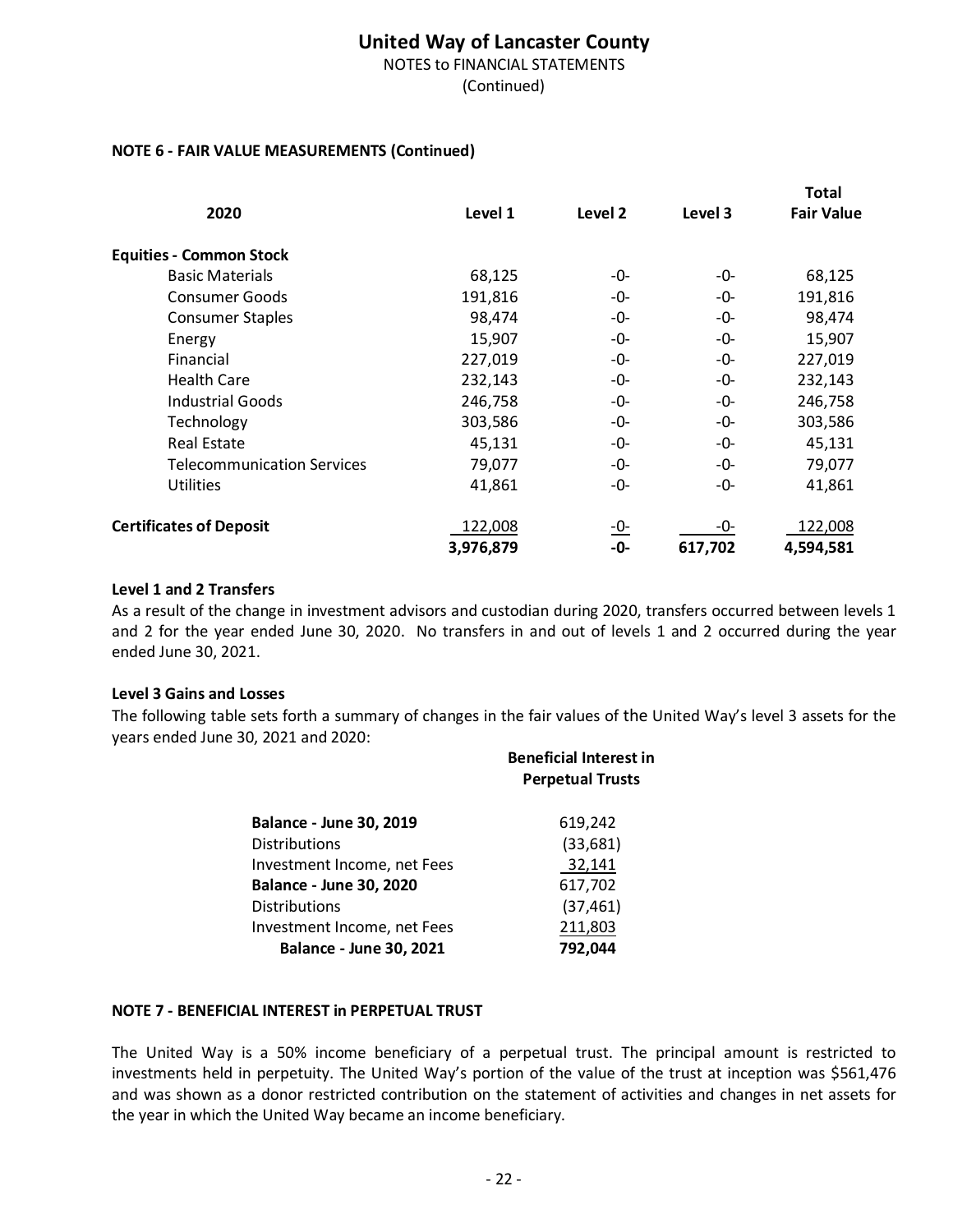NOTES to FINANCIAL STATEMENTS

(Continued)

## **NOTE 7 ‐ BENEFICIAL INTEREST in PERPETUAL TRUST (Continued)**

The detail of the values of the perpetual trust is as follows:

|                          | 2021    | 2020    |
|--------------------------|---------|---------|
| Fair Value as of June 30 | 792.044 | 617,702 |

In accordance with accounting principles generally accepted in the United States of America, the United Way recognizes its beneficial interests in these perpetual trusts as net assets with donor restrictions and any change in market value of trust assets from year to year on the statement of activities and changes in net assets. The assets held in trust are recorded at their fair value which is deemed to approximate the present value of estimated future cash receipts. The change in value of beneficial interest in perpetual trusts for the years ended June 30, 2021 and 2020, was \$174,342 and \$(1,540), respectively.

### **NOTE 8 ‐ PROPERTY and EQUIPMENT**

Property and equipment consists of the following at June 30, 2021 and 2020:

| 2021       | 2020       |
|------------|------------|
| 144.465    | 144.464    |
| 191,082    | 183,830    |
| 335,547    | 328.294    |
| (164, 984) | (121, 292) |
| 170,563    | 207,002    |
|            |            |

### **NOTE 9 ‐ LINE of CREDIT**

The United Way has available a \$750,000 line of credit with a bank, which is due on demand. The credit line is unsecured with interest at prime minus .60%. There were no amounts outstanding under this line of credit at June 30, 2021 and 2020. The line of credit expires May 2022.

### **NOTE 10 ‐ LONG‐TERM DEBT**

A summary of the underlying obligations included in long‐term debt is included below.

|                                                                                                                                        | 2021    | 2020    |
|----------------------------------------------------------------------------------------------------------------------------------------|---------|---------|
| Unsecured note payable to a financial institution under the Small                                                                      |         |         |
| Business Administration (SBA) Paycheck Protection Program. In<br>accordance with this program, the principal balance may be eligible   |         |         |
| for forgiveness. Payments on the note are deferred through April<br>2022. The balance of the loan that is not forgiven is due in fixed |         |         |
| monthly payments of \$19,878 and including interest at 1%. (Note                                                                       |         |         |
| $20$ ).                                                                                                                                | 355,000 | 355,000 |
| --                                                                                                                                     |         |         |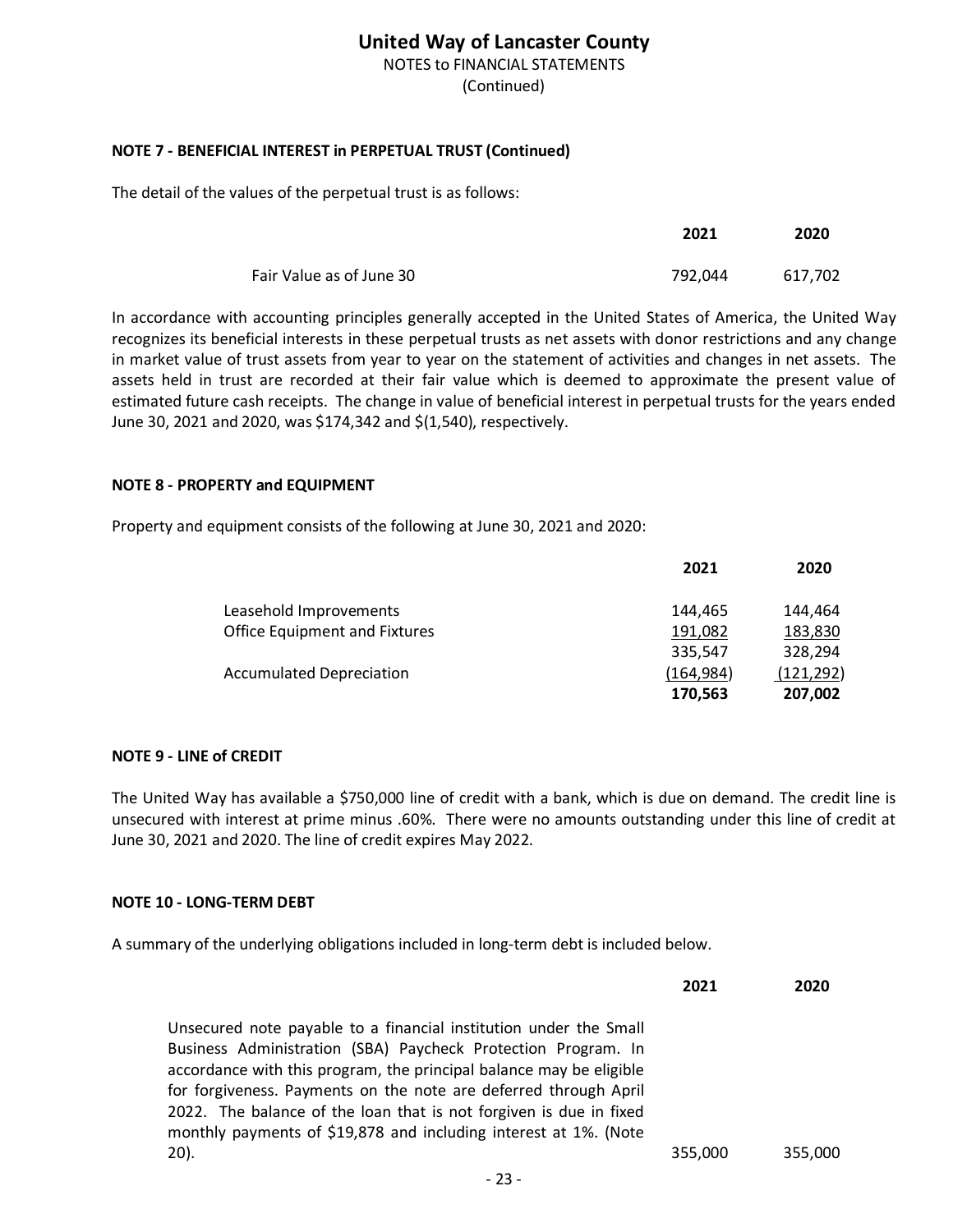NOTES to FINANCIAL STATEMENTS

(Continued)

### **NOTE 10 ‐ LONG‐TERM DEBT (Continued)**

| 2021    | 2020                                                                                                                                                                                                              |
|---------|-------------------------------------------------------------------------------------------------------------------------------------------------------------------------------------------------------------------|
|         |                                                                                                                                                                                                                   |
| 221,938 | -0-                                                                                                                                                                                                               |
| 576,938 | 355,000                                                                                                                                                                                                           |
| 406,804 | 199,548                                                                                                                                                                                                           |
| 170,134 | 155,452                                                                                                                                                                                                           |
|         |                                                                                                                                                                                                                   |
| 406,804 |                                                                                                                                                                                                                   |
| 54,184  |                                                                                                                                                                                                                   |
| 56,673  |                                                                                                                                                                                                                   |
| 59,277  |                                                                                                                                                                                                                   |
| 576,938 |                                                                                                                                                                                                                   |
|         | software<br>maintenance and subscription agreements, secured by an interest<br>in the licensed software. The annual payment on the agreement<br>totals \$62,000 and provide for interest at 4.5%. The installment |

### **NOTE 11 ‐ NET ASSETS WITHOUT DONOR RESTRICTIONS ‐ BOARD DESIGNATED**

The Board designated net assets for training and operating reserves. Net assets without donor restrictions which are designated by the Board for training totaled \$122,671 and \$98,683 at June 30, 2021 and 2020, respectively. Net assets without donor restrictions which are designated by the Board for operating reserves totaled \$1,000,000 at June 30, 2021 and 2020.

### **NOTE 12 ‐ NET ASSETS WITH DONOR RESTRICTIONS**

Net assets with donor restrictions are available for the following purposes at June 30, 2021 and 2020:

|                                            | 2021    | 2020    |
|--------------------------------------------|---------|---------|
| Time Restrictions:                         |         |         |
| Net Campaign Pledges Receivable            | 658,387 | 722,074 |
| Contributions Received for Future Campaign | -0-     | 10,000  |
| <b>Purpose Restrictions:</b>               |         |         |
| Support Leadership Development of          |         |         |
| the Human Service Community                | 119,332 | 101,078 |
| Support Women's Leadership Council         | 440,577 | 490,460 |
| <b>Support Emergency Shelter</b>           | 5,113   | 5,113   |
| <b>Support Education</b>                   | 65,609  | 94,625  |
| <b>Support Youth Venture</b>               | 26,815  | 26,815  |
| Support Bank On                            | 42,328  | 42,328  |
| Support 211 Call Center                    | 13,273  | 13,273  |
|                                            |         |         |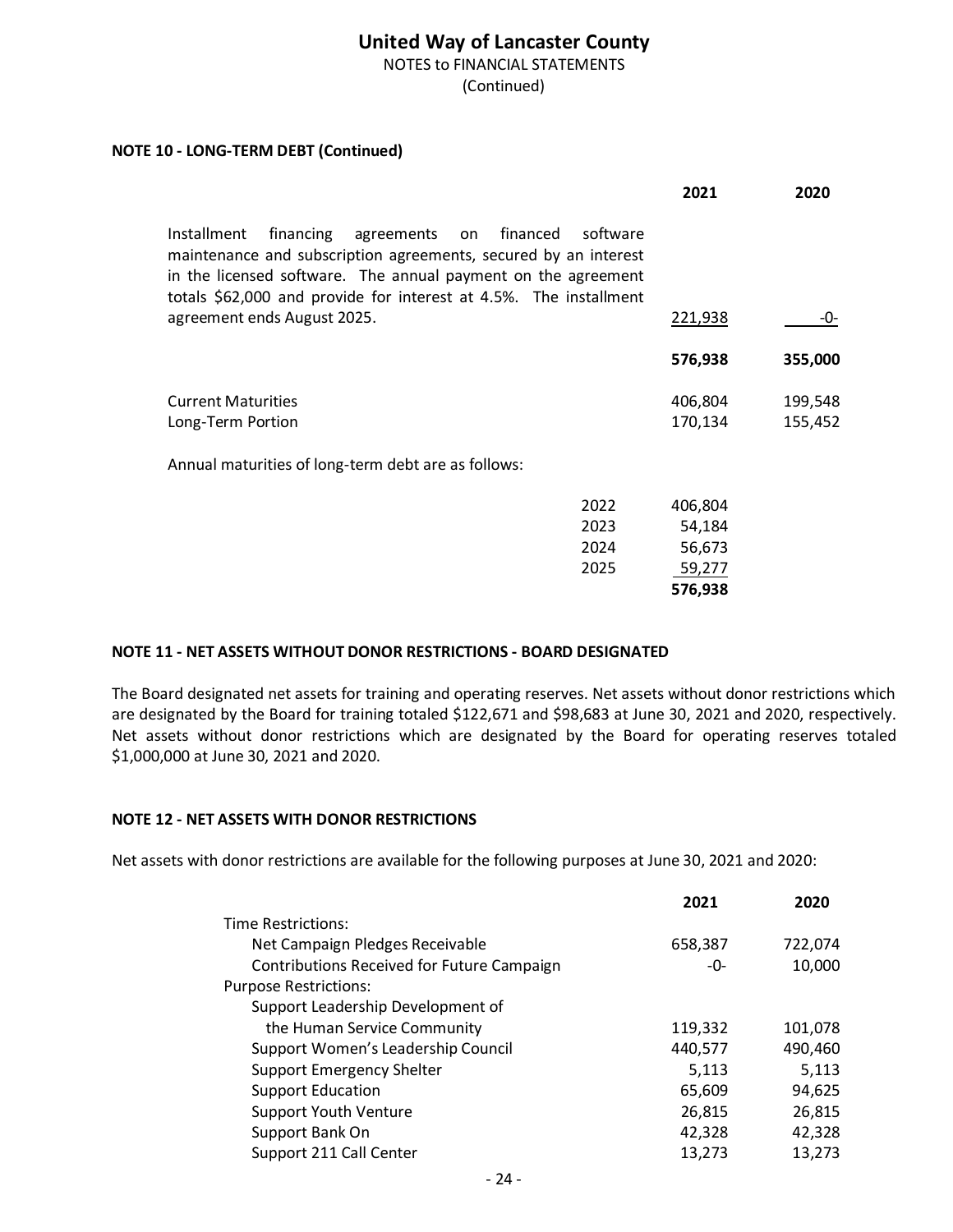NOTES to FINANCIAL STATEMENTS (Continued)

### **NOTE 12 - NET ASSETS WITH DONOR RESTRICTIONS (Continued)**

|                                          | 2021      | 2020      |
|------------------------------------------|-----------|-----------|
| <b>Support VITA</b>                      | -0-       | 53,026    |
| COVID <sub>19</sub>                      | 30,227    | 77,688    |
| <b>SOS</b>                               | 55,867    | -0-       |
| <b>BellxCel</b>                          | 85,474    | -0-       |
| Perpetual:                               |           |           |
| Beneficial Interest in Perpetual Trust   | 792,044   | 617,702   |
| Endowment Funds to be Held in Perpetuity | 245,248   | 245,248   |
|                                          | 2,580,294 | 2,499,430 |

Net assets with donor restrictions are classified on the statement of financial position at June 30, 2021 and 2020, as follows:

|                                        | 2021      | 2020      |
|----------------------------------------|-----------|-----------|
| Cash and Cash Equivalents              | 417,611   | 465,656   |
| Pledges and Grants Receivable          | 658.387   | 722,074   |
| Beneficial Interest in Perpetual Trust | 792.044   | 617,702   |
| Investments                            | 712,252   | 693,998   |
|                                        | 2.580.294 | 2.499.430 |

### **NOTE 13 - ENDOWMENT FUNDS**

FASB ASC Topic 958, *Not-for-Profit Entities,* requires enhanced disclosures for all endowment funds. The United Way has interpreted laws related to the management of endowment funds, specifically Pennsylvania Act 141, to intend for the United Way to select a principal and income or a total return investment policy in the absence of specific donor stipulations. Act 141 seeks to preserve the value of the original gift as of the gift date of the donor restricted endowment funds and provides a framework for the prudent use of endowment earnings to support the United Way's operations or specified purpose. In accordance with Act 141, the United Way elects the total return investment policy in the absence of specific donor stipulations. The return objective is to earn an average annual total rate of return of six to eight percent, as measured over a three-year to eight-year market period. As a result of this interpretation, the United Way classifies the original value of the gift and all subsequent gifts as net assets with donor restrictions (perpetual). Income derived from the endowments is classified as without donor restrictions, which can be used at United Way's discretion. Income is classified as with donor restrictions when it is restricted by time or purpose and until the monies are released from restrictions.

The Board has approved an investment policy for the United Way's endowments that assigns responsibilities to an investment manager and establishes investment principles to achieve prudent investment strategies. The policy underlines the need for diversification, preservation of capital, and risk awareness with the goal of providing endowment growth and income in perpetuity.

The United Way's endowment assets consist of funds, the earnings of which are without donor restriction except for the funds that are restricted by time or purpose. These endowment funds are composed of assets permanently restricted by donor designations.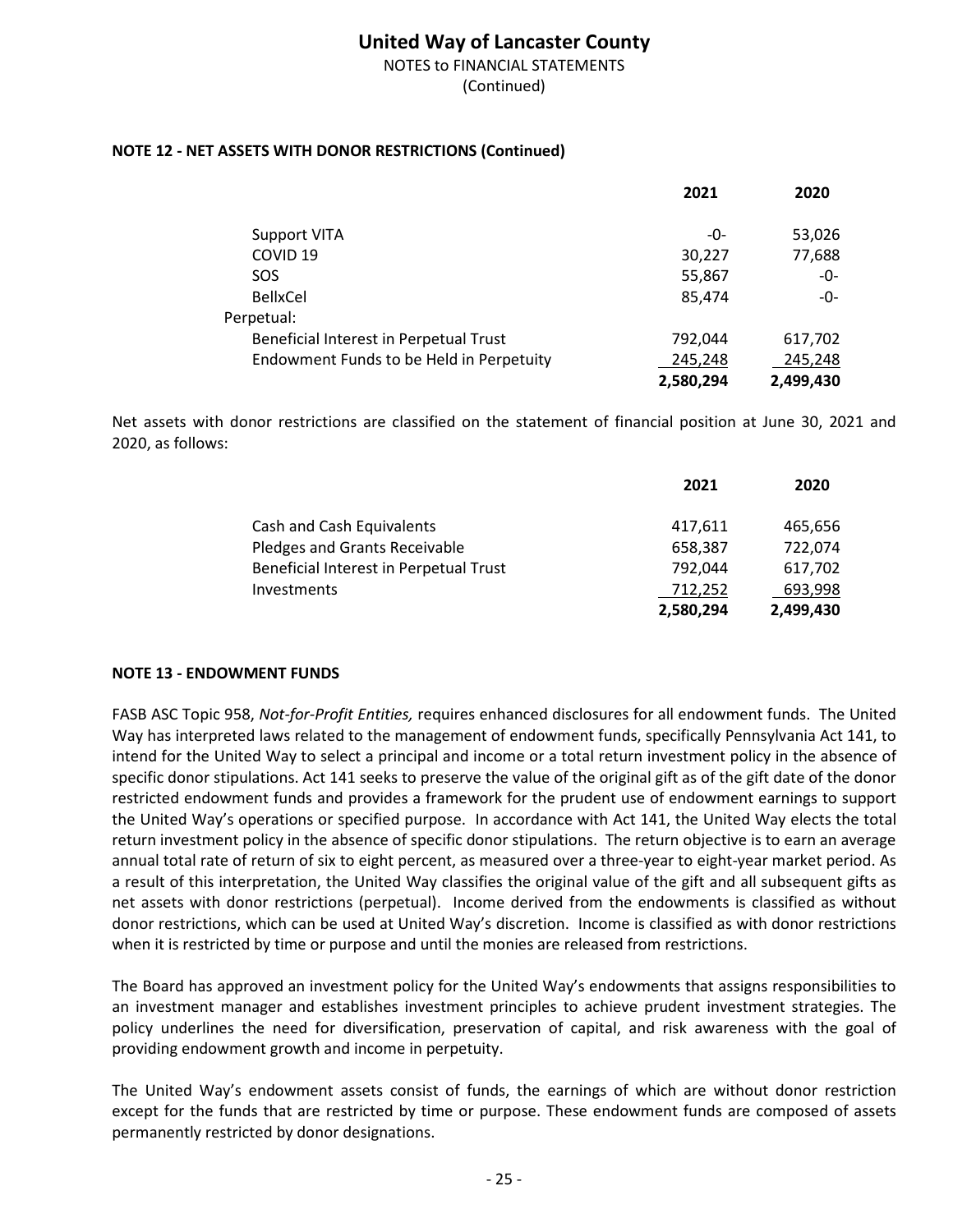NOTES to FINANCIAL STATEMENTS

(Continued)

### **NOTE 13 ‐ ENDOWMENT FUNDS (Continued)**

The following summarizes the changes in endowment net assets for the years ended June 30, 2021 and 2020, and presents the endowment net assets as of June 30, 2021 and 2020:

|                                                |                                 | <b>With Donor</b> |
|------------------------------------------------|---------------------------------|-------------------|
|                                                | <b>Restrictions (Perpetual)</b> |                   |
|                                                | 2021                            | 2020              |
| <b>Endowment Net Assets, Beginning of Year</b> | 245.248                         | 245.248           |
| Investment Return:                             |                                 |                   |
| Investment Gain (Loss)                         | 41,536                          | (12, 132)         |
| Income Released from Restrictions              | (41, 536)                       | -0-               |
| Transfer to Restore Value of Endowment Fund    | -0-                             | 12,132            |
| <b>Endowment Net Assets, End of Year</b>       | 245,248                         | 245,248           |

### **NOTE 14 ‐ 401(k) SAVING PLANS**

On January 1, 2007, the United Way established a 401(k) Retirement Plan covering substantially all of its employees. The plan is a "Safe Harbor Plan" whereby the United Way shall make a contribution equal to 3% of employee's compensation. In addition, the United Way will match 100% of an employee's deferral up to a maximum of 2%. The United Way's contribution to the plan was \$71,206 and \$62,042 for the years ended June 30, 2021 and 2020, respectively, and includes a 3% safe harbor contribution and a 2% deferral match.

### **NOTE 15 ‐ OPERATING LEASES**

The United Way leases computer equipment under operating lease agreements expiring at various times through the fiscal year ending 2024. Total rental expense under these leases for the years ended June 30, 2021 and 2020, was \$7,314 and \$7,444, respectively.

The United Way leases office equipment under an operating lease agreement expiring April 30, 2024. Total rental expense under this lease for each of the years ended June 30, 2021 and 2020, was \$10,051.

The United Way leases an office building under an operating lease agreement with a seven‐year term expiring February 28, 2026. The agreement includes an option to renew for an additional seven-year term. Base rent under the lease is \$13,667 per month with a 1.5% annual increase after the first year. Rent for the first two months of the lease term, March and April of 2019, were waived by the lessor. In addition to the base rent, the United Way must also reimburse the lessor for real estate taxes and insurance for the property. Upon commencement of the lease, the United Way paid a security deposit of \$13,668, to be refunded at the expiration of the lease. Total base rental expense under this lease for the years ended June 30, 2021 and 2020, was \$167,253 and \$164,800, respectively. Additional rental expense for real estate taxes and insurance were \$19,734 and \$22,188 for the years ended June 30, 2021 and 2020, respectively.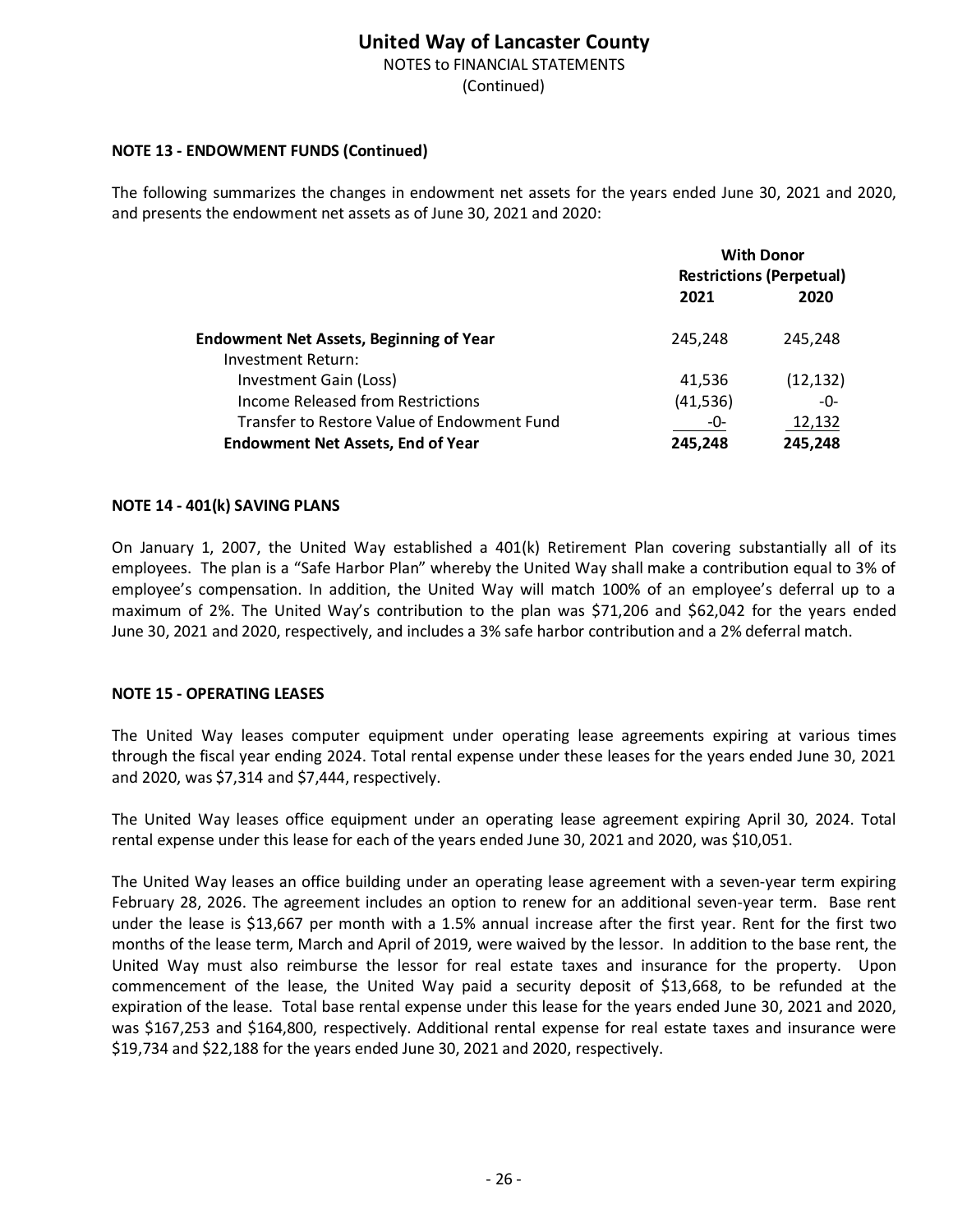NOTES to FINANCIAL STATEMENTS

(Continued)

### **NOTE 15 ‐ OPERATING LEASES (Continued)**

In July 2019, the United Way entered into a sublease agreement to lease a portion of the office building noted in the paragraph above to an independent third party. The United Way was required to pay \$30,511 in commissions to a real estate broker upon execution of the sublease agreement. Base rent under the lease is \$6,041 per month with a 2.0% annual increase after the first year. In addition to the base rent, the United Way requires reimbursements of real estate taxes, insurance, and common area maintenance expenses (CAM). Total base rental income received under the sublease was \$74,417 and \$66,927 for the years ended June 30, 2021 and 2020, respectively. Additional rental income for real estate taxes, insurance, and CAM was \$24,974 and \$32,823 for the years ended June 30, 2021 and 2020, respectively.

The United Way leases office space for the VITA program under an operating lease agreement with a three‐year term expiring November 30, 2022. Base rent under the lease is \$933 per month with a 1.03% annual increase after the first year. In addition to the base rent, the United Way is required to pay additional rent for CAM and real estate taxes. Upon commencement of the lease, the United Way paid a security deposit of \$1,505, to be refunded at the expiration of the lease. Total base rental expense under this lease for the years ended June 30, 2021 and 2020, was \$11,394 and \$6,532, respectively. Additional rental expense for CAM and taxes was \$4,145 and \$4,000 for the years ended June 30, 2021 and 2020, respectively.

The United Way leased space in a public library for the use of its VITA program under a short‐term lease agreement during the years ended June 30, 2021 and 2020. Total rent expense under this lease for the years then ended was \$875 and \$2,500, respectively.

The United Way leased office space for the use of its VITA program under a short-term lease agreement during the year ended June 30, 2020. Total rent expense under this lease for the year then ended was \$6,000.

Minimum annual rental commitments under non‐cancelable leases are as follows at June 30, 2021:

|      | <b>Expense</b> | Revenue |
|------|----------------|---------|
| 2022 | 197,005        | 75,888  |
| 2023 | 191,825        | 77,401  |
| 2024 | 185,918        | 78,935  |
| 2025 | 177,547        | 80,531  |
| 2026 | 119,573        | 54,416  |
|      | 871,868        | 367,171 |

### **NOTE 16 ‐ DONOR CHOICE PROGRAM**

The United Way offers a Donor Choice Program as an option for contributors. This program allows donors to designate their contributions to specific qualifying organizations. The organizations specified can be both member and non‐member agencies of the United Way, and to qualify must meet certain requirements detailed by the program (e.g. must be a  $501(c)(3)$  organization and must show proof of tax-exempt status). Funds received on pledges designated under the donor choice payments are disbursed to designated agencies on a quarterly basis. Donor choice payments totaled \$684,258 and \$640,386 for the years ended June 30, 2021 and 2020, respectively, and are not included in allocation expense on the statement of activities and changes in net assets.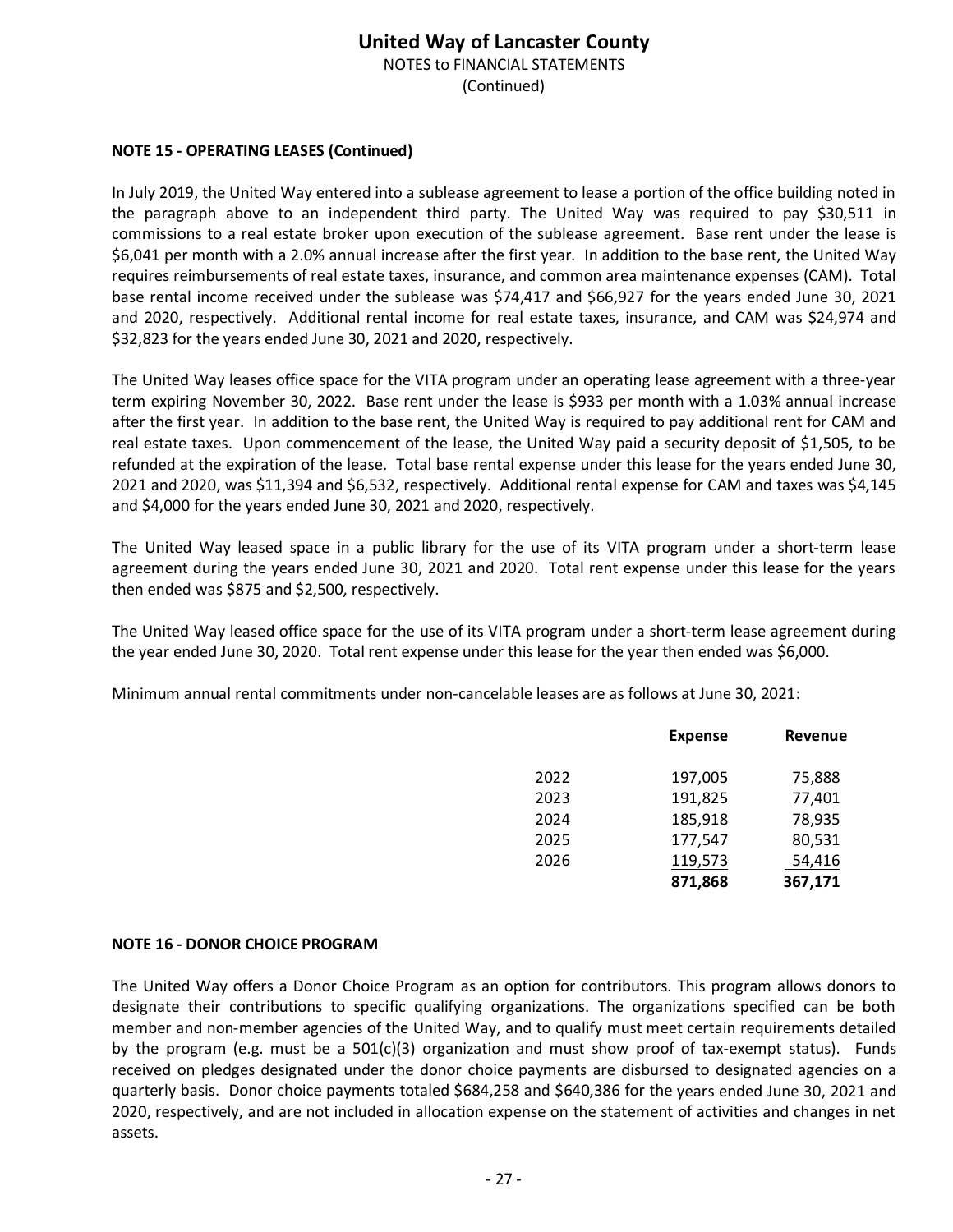NOTES to FINANCIAL STATEMENTS

(Continued)

### **NOTE 16 ‐ DONOR CHOICE PROGRAM (Continued)**

As part of the Donor Choice Program, the United Way receives a fee for administering the donations generated through the program. The fee represents reimbursement of fund raising and administrative costs and is calculated at 15.8% of donor designated contributions paid directly to the United Way. A fee is not charged on donor designated contributions, solicited by the United Way and paid directly to the qualifying organization.

### **NOTE 17 ‐ GOVERNMENT CONTRACTS**

The United Way receives certain revenues from contracts with various governmental agencies. The disbursement of funds received under these contracts generally requires compliance with terms and conditions specified in the contracts, and is subject to audit by the contracting agencies. The amount of charges to these contracts that may be disallowed, if any, by such audits cannot presently be determined and no provision for any liability that may result has been made in the financial statements. However, management believes the United Way is in compliance with its grant requirements, and no liability has arisen in the past or is currently expected.

### **NOTE 18 ‐ LIQUIDITY and AVAILABILITY of RESOURCES**

The United Way maintains a policy to ensure its financial assets are available to meet its expenditures and other obligations with a goal to maintain balances to meet three to six months of ordinary business expenses. Excess operating cash not needed for operations will be invested in the United Way's operating reserve fund to be invested more conservatively than the traditional endowment fund. Assets from the operating reserve account can be converted to cash as necessary, per policy. The United Way's endowment investments consist of donor‐ restricted and a quasi‐endowment. Income for donor‐restricted endowments is restricted and not available for general expenditures. United Way of Lancaster County does not intend to spend from its quasi-endowment other than amounts appropriated for general expenditure as part of its annual budget approval and appropriation process; however, if deemed necessary by the Finance Committee and approved by the Board of Directors, amounts from its quasi-endowment could be made available. Additionally, the United Way of Lancaster County has a \$750,000 line of credit which is available as needed. The United Way currently does not have any borrowings from the line of credit.

The United Way's financial assets available within one year of the statement of financial position date for general expenditures are as follows at June 30, 2021 and 2020:

|                                      | 2021      | 2020      |
|--------------------------------------|-----------|-----------|
| <b>Financial Assets:</b>             |           |           |
| Cash and Cash Equivalents            | 1,389,256 | 1,838,324 |
| Pledges Receivable, net              | 658,387   | 722,074   |
| <b>Other Accounts Receivable</b>     | 302,942   | 225,421   |
| Long-Term Investments and Beneficial |           |           |
| Interests in Perpetual Trusts        | 5,491,957 | 4,594,581 |
| <b>Total Financial Assets</b>        | 7,842,542 | 7,380,400 |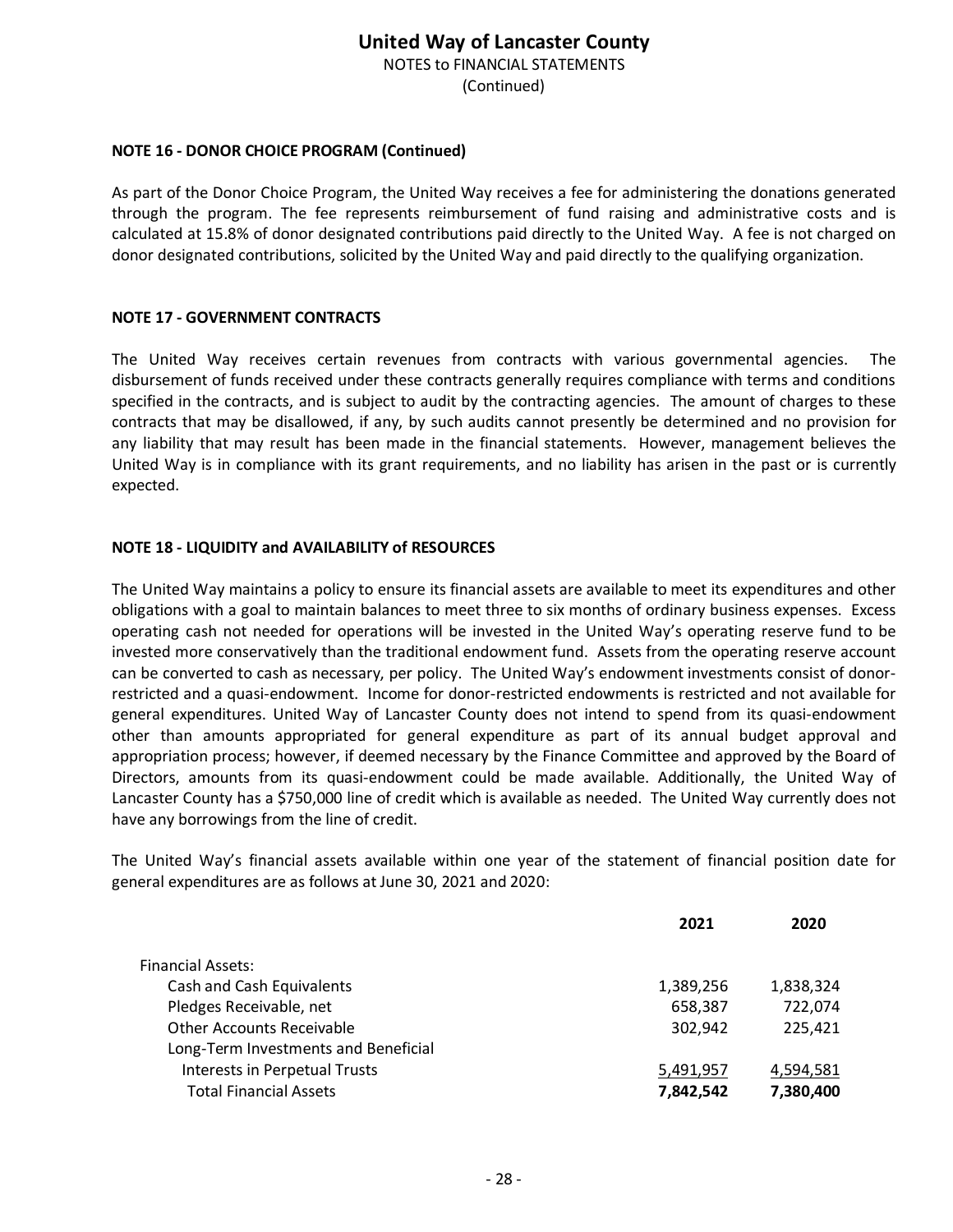NOTES to FINANCIAL STATEMENTS

(Continued)

### **NOTE 18 ‐ LIQUIDITY and AVAILABILITY of RESOURCES (Continued)**

|                                                            | 2021          | 2020        |
|------------------------------------------------------------|---------------|-------------|
| Less Amounts Unavailable for General Expenditures, Due to: |               |             |
| <b>Contractual or Donor-Imposed Restrictions:</b>          |               |             |
| Restricted by Donors with Time or Purpose Restrictions     | (1,543,002)   | (1,636,480) |
| Restricted by Donors in Perpetuity                         | (1,037,292)   | (862,950)   |
| <b>Board Designations:</b>                                 |               |             |
| Designated for Training and Operating Reserve              | (1, 122, 671) | (1,098,683) |
|                                                            | (3,702,965)   | (3,598,113) |
| <b>Financial Assets Available to Meet Cash Needs for</b>   |               |             |
| <b>General Expenditures Within One Year</b>                | 4,139,577     | 3,782,287   |

### **NOTE 19 ‐ UNCERTAINTIES**

On March 11, 2020, the World Health Organization declared the coronavirus (COVID‐19) a pandemic. Due to this event, the Organization temporarily suspended their programs in 2021 and 2020. The Organization cannot currently estimate the impact of COVID‐19 on its financial condition. Management is monitoring the evolving situation and adapting operations and decision making as necessary.

### **NOTE 20 ‐ SUBSEQUENT EVENTS**

The United Way submitted an application for loan forgiveness under the Paycheck Protection Program. On July 13, 2021, the United Way received notification of forgiveness of the entire loan balance.

For the year ended June 30, 2021, subsequent events have been evaluated through November 16, 2021, which represents the date the financial statements were available to be issued.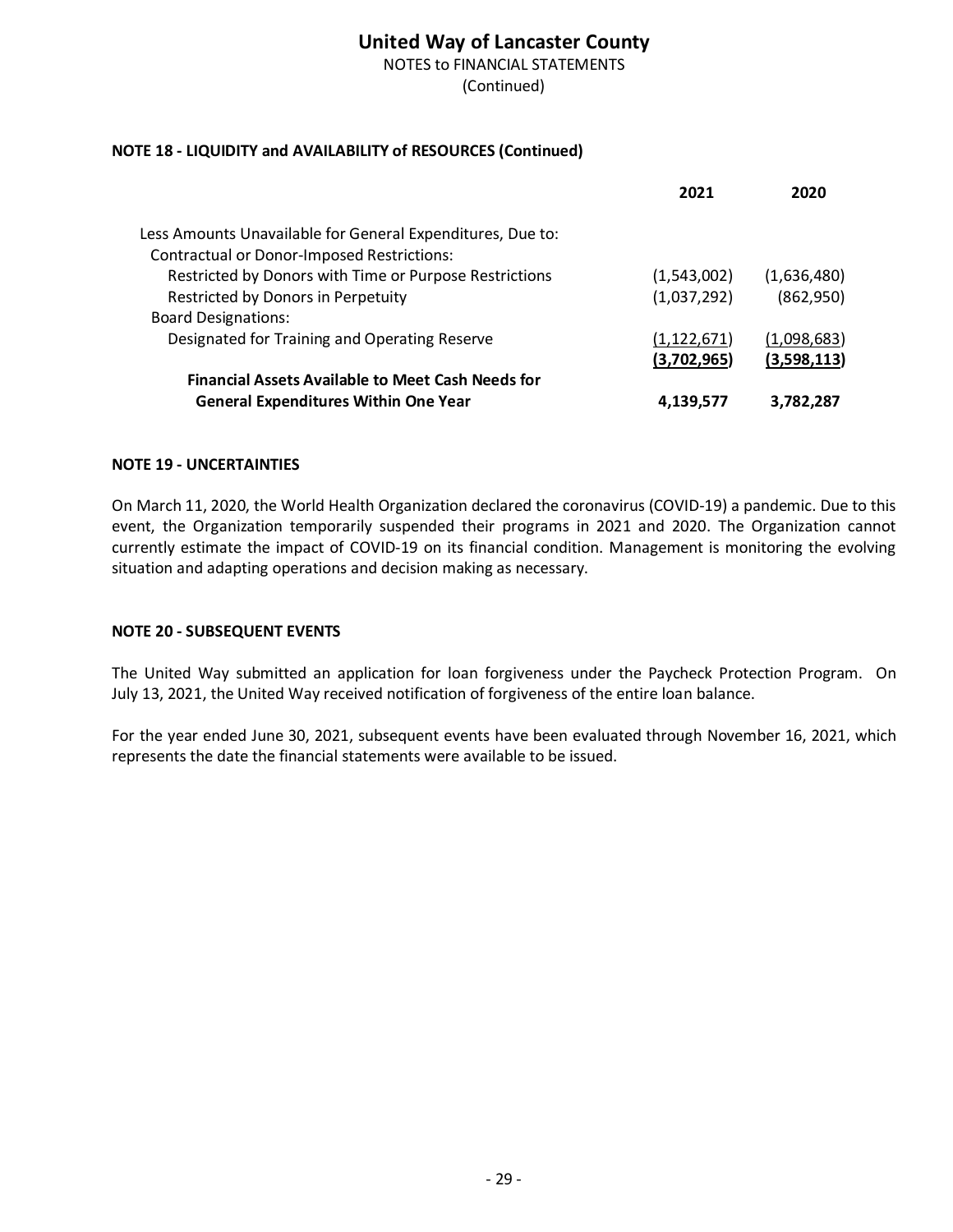

### **INDEPENDENT AUDITORS' REPORT on INTERNAL CONTROL over FINANCIAL REPORTING and on COMPLIANCE and OTHER MATTERS BASED on an AUDIT of FINANCIAL STATEMENTS PERFORMED in ACCORDANCE with GOVERNMENT AUDITING STANDARDS**

To the Board of Directors **United Way of Lancaster County** Lancaster, Pennsylvania

We have audited, in accordance with the auditing standards generally accepted in the United States of America and the standards applicable to financial audits contained in *Government Auditing Standards* issued by the Comptroller General of the United States, the financial statements of **United Way of Lancaster County** (a nonprofit organization), which comprise the statement of financial position as of June 30, 2021, and the related statements of activities and changes in net assets, functional expenses, and cash flows for the year then ended, and the related notes to the financial statements, and have issued our report thereon November 16, 2021.

#### **Internal Control Over Financial Reporting**

In planning and performing our audit of the financial statements, we considered **United Way of Lancaster County's** (the United Way) internal control over financial reporting (internal control) to determine the audit procedures that are appropriate in the circumstances for the purpose of expressing our opinion on the financial statements, but not for the purpose of expressing an opinion on the effectiveness of **United Way of Lancaster County's** internal control. Accordingly, we do not express an opinion on the effectiveness of the Organization's internal control.

A deficiency in internal control exists when the design or operation of a control does not allow management or employees, in the normal course of performing their assigned functions, to prevent, or detect and correct, misstatements on a timely basis. A material weakness is a deficiency, or a combination of deficiencies, in internal control such that there is a reasonable possibility that a material misstatement of the organization's financial statements will not be prevented, or detected and corrected on a timely basis. A significant deficiency is a deficiency, or a combination of deficiencies, in internal control that is less severe than a material weakness, yet important enough to merit attention by those charged with governance.

Our consideration of internal control was for the limited purpose described in the first paragraph of this section and was not designed to identify all deficiencies in internal control that might be material weaknesses or significant deficiencies and therefore, material weaknesses or significant deficiencies may exist that were not identified. However, as discussed below, we identified a certain deficiency in internal control that we consider to be a material weakness asidentified as item #2021‐001.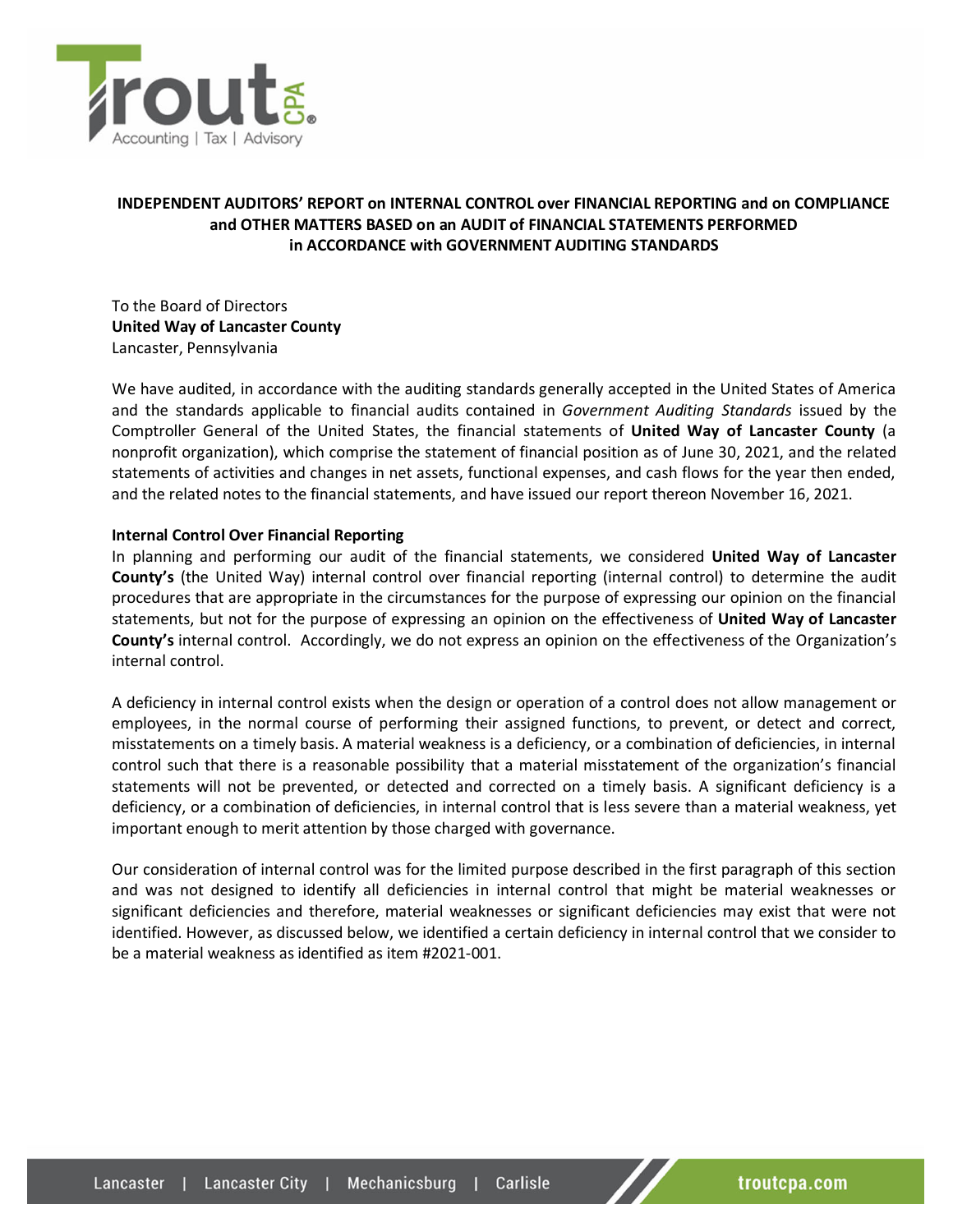#### **Material Weakness**

### **#2021‐001 ‐ Internal Control over Financial Reporting**

Criteria: An integral component of an organization's internal control over financial reporting is the ability to prepare financial statements and the related notes to the financial statements.

Statement of Condition: The United Way does not have an internal control system designed to provide for the preparation of the financial statements and the related financial statement disclosures being audited. The United Way employs competent individuals who understand the United Way's operations and record the day‐to‐day transactions in a consistent manner. However, the United Way does not employ an individual that is proficient in applying and implementing complex accounting guidance or in preparing financial statements with footnote disclosures in conformity with U.S. generally accepted accounting principles (US GAAP). Additionally, during our audit we made numerous journal entries as accounts were being reconciled during our audit fieldwork. Individually and collectively, many of these adjustments were material to the financial statements.

Cause and Effect: As auditors, we were requested to draft the financial statements and accompanying notes to the financial statements. Although this circumstance is not unusual for an organization of your size, the preparation of financial statements as a part of the audit engagement may result in financial statements and related information included in financial statements disclosures not being available for management purposes as timely as it would be if prepared by the organization's personnel. Additionally, management prepared financial statements that are used for decision-making before the audit is completed could materially differ from the audited financial statements. It is the responsibility of management and those charged with governance to determine whether to accept the risk associated with this condition because of cost or other considerations.

**Organization Response:** The Director of Finance is assigned to oversee Trout CPA's preparation of the financial statements. She has the necessary background to oversee the preparation of the financial statements and notes in conformity with GAAP, but does not have the time or experience to maintain the specialized knowledge of all the latest financial statement and government reporting requirements unique to non-profit reporting. In addition, the United Way of Lancaster County (UWLC) does not have the specialized software to enable the completion of complex financial schedules included in the lengthy audit report. Having Trout CPA prepare the financial statements is much more time and cost effective in light of the current resource constraints of the UWLC. Given those current and anticipated constraints, it is the intent that the Finance Department will revamp the internal processes to create interim financial statements to assist Trout CPA to prepare the financial statements.

### **Compliance and Other Matters**

As part of obtaining reasonable assurance about whether the United Way of Lancaster County's financial statements are free from material misstatement, we performed tests of its compliance with certain provisions of laws, regulations, contracts, and grant agreements, noncompliance with which could have a direct and material effect on the determination of financial statement amounts. However, providing an opinion on compliance with those provisions was not an objective of our audit, and accordingly, we do not express such an opinion. The results of our tests disclosed no instances of noncompliance or other matters that are required to be reported under *Government Auditing Standards*.

### **United Way's Response to Finding**

United Way's response to the finding identified in our audit is described previously. United Way's response was not subjected to the auditing procedures applied in the audit of the financial statements and, accordingly, we express no opinion on it.